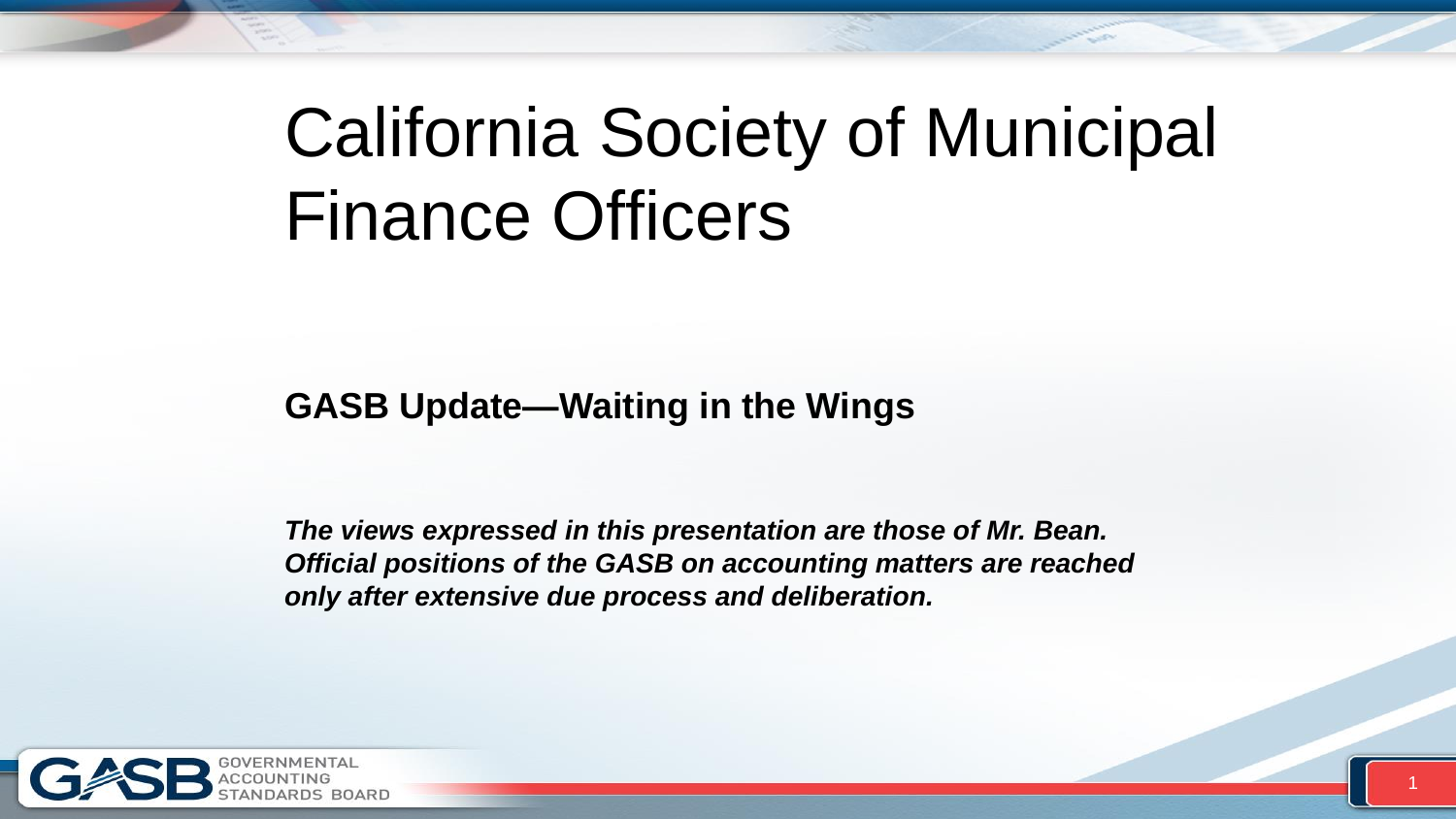### **Technical Agenda—What Should Be On Your Radar**

#### **- Current Agenda**

- Major projects
	- **Leases**
	- Reporting model (reexamination)
	- **Revenue and expense recognition**
- Practice issues
	- Debt disclosures
	- **Equity interest ownership issues**
	- OPEB employer implementation guide

#### **Research Agenda**

- Going concern
- Note disclosures (reexamination)

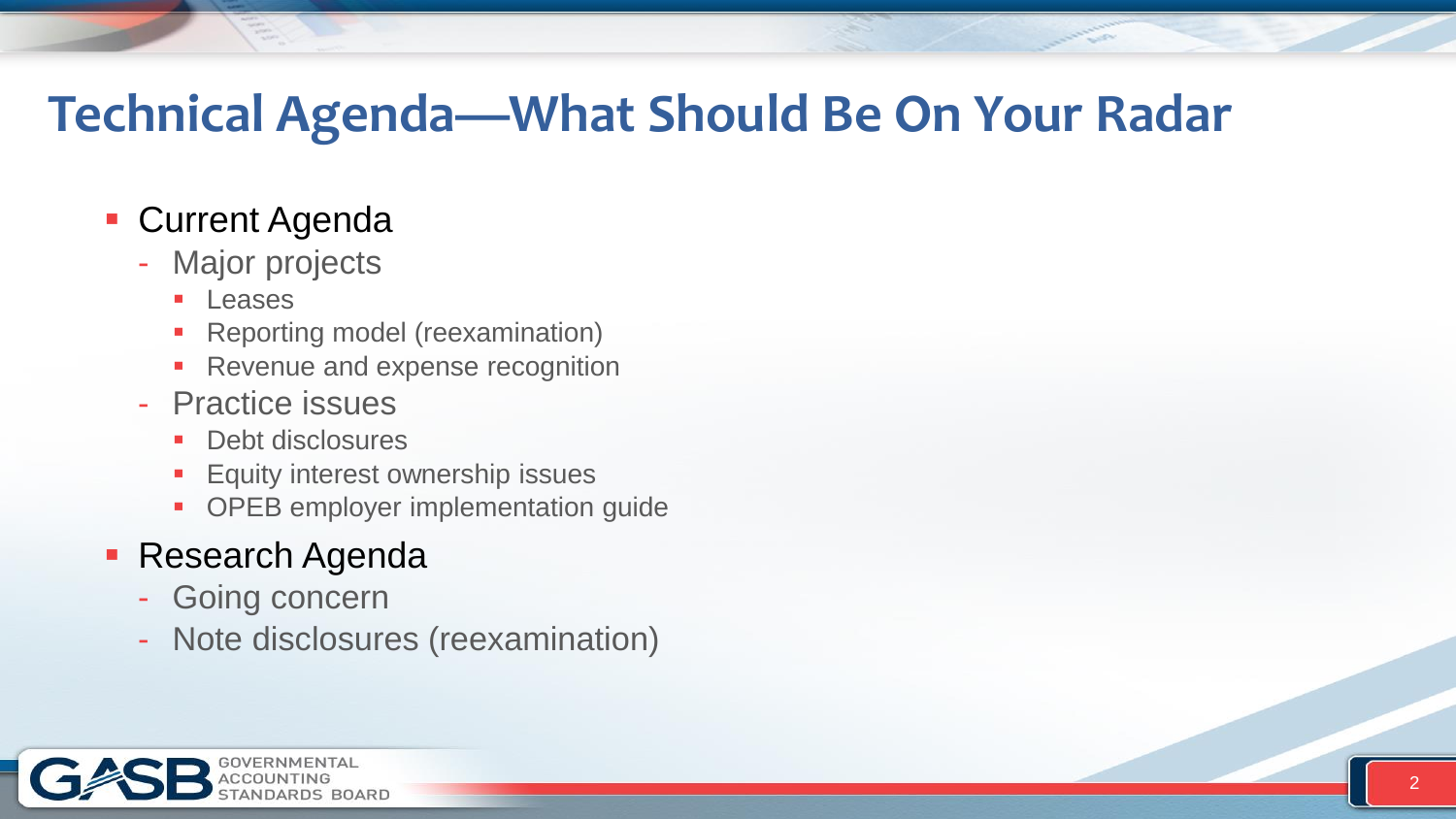### **Leases: Exposure Draft**

三



**Allen Branch**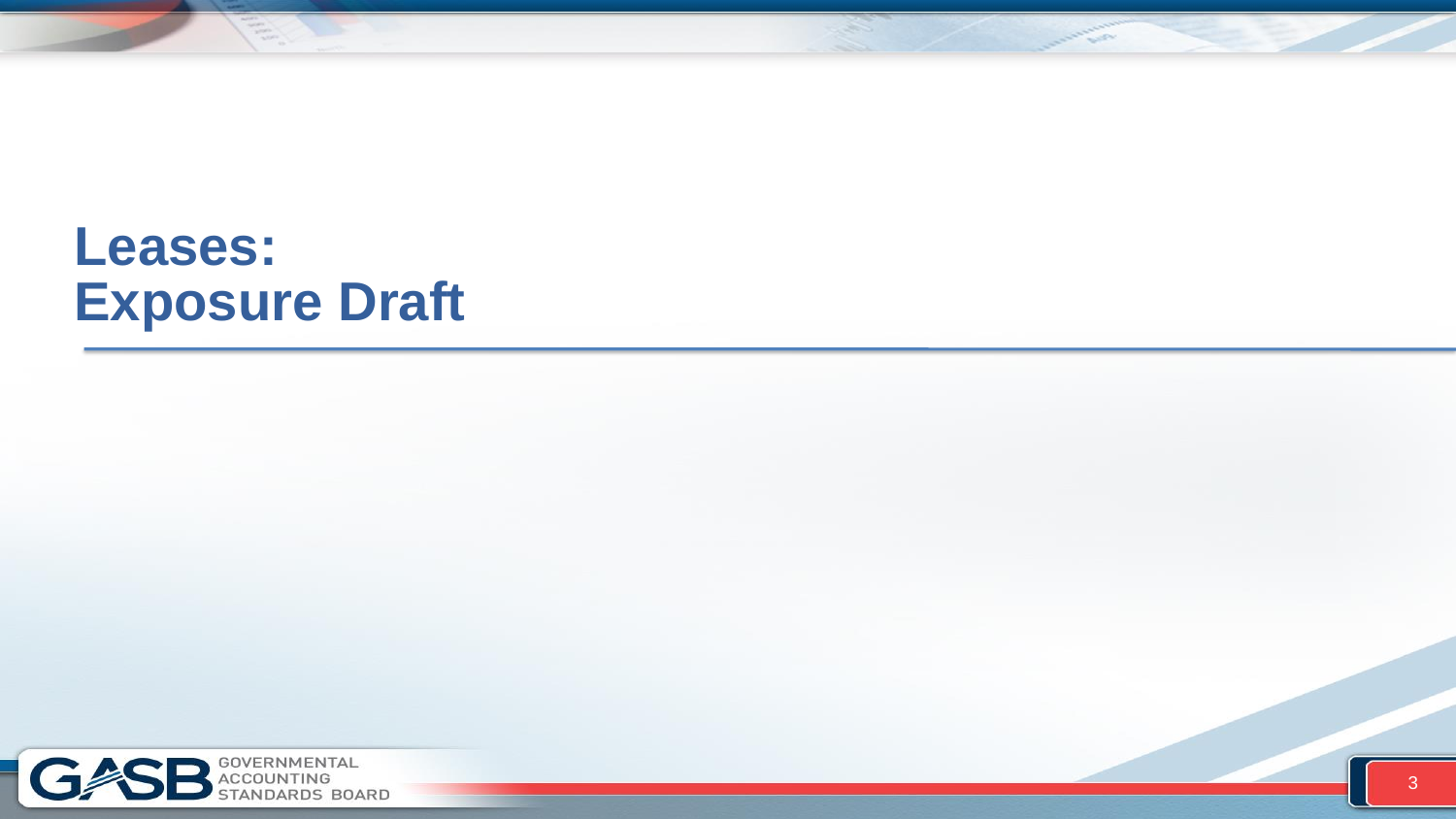### **What Is The Basic Approach Used for Leases?**

- **Single model** 
	- No classification of leases into operating/capital or other categories
	- Underlying assumption that leases are financings
	- Exceptions: short-term leases and those that transfer ownership

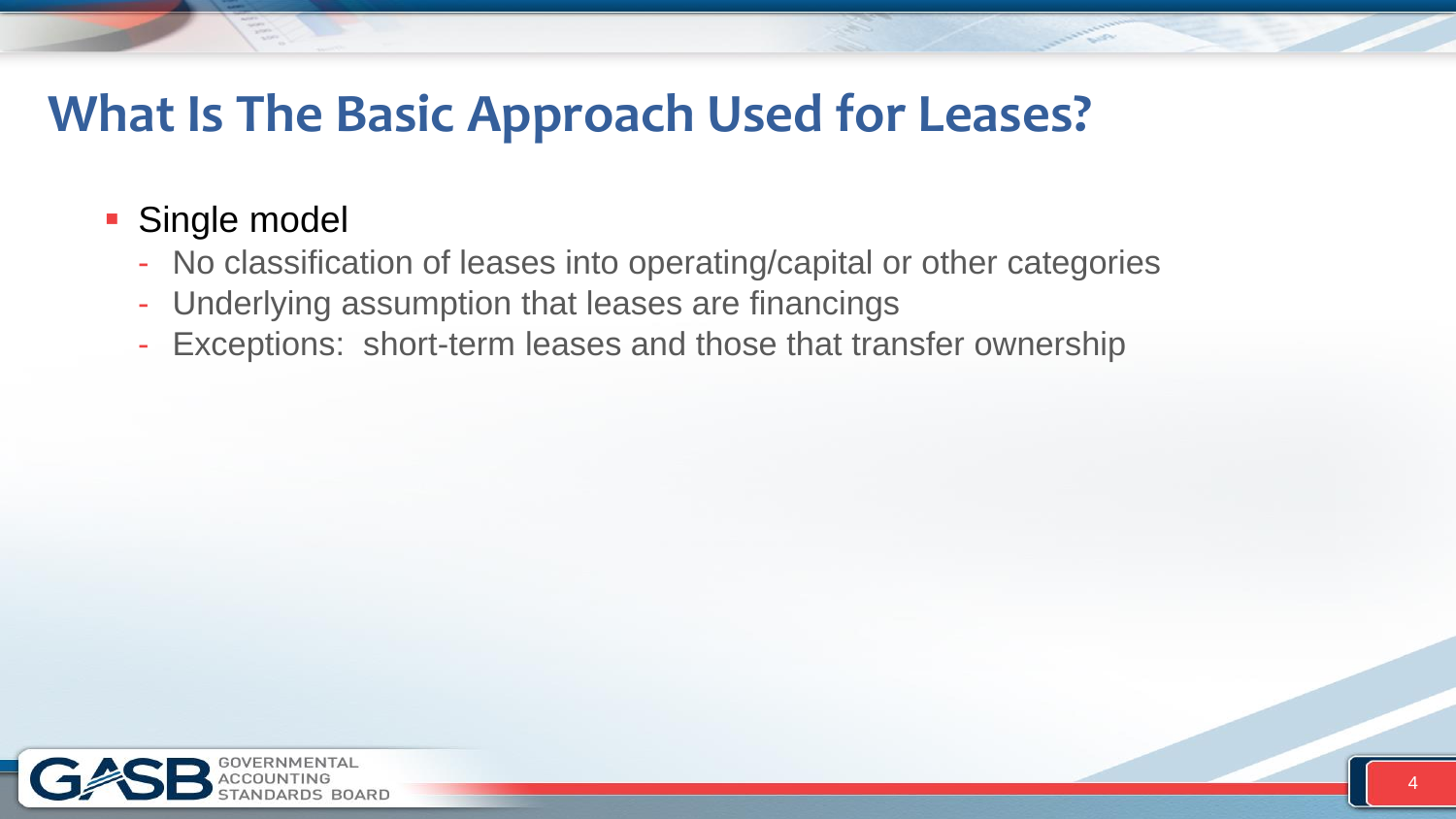### **How Should Leases Be Initially Reported?**

|               | <b>Assets</b>                                                                                                                                                               | <b>Liability</b>                                                                                                                                                              | <b>Deferred Inflow</b>                                                                                   |
|---------------|-----------------------------------------------------------------------------------------------------------------------------------------------------------------------------|-------------------------------------------------------------------------------------------------------------------------------------------------------------------------------|----------------------------------------------------------------------------------------------------------|
| <b>Lessee</b> | Intangible asset (right to use<br>underlying asset)—value of<br>lease liability plus<br>prepayments and initial<br>direct costs that are ancillary<br>to place asset in use | Present value of<br>future lease<br>payments (incl.<br>fixed payments,<br>variable payments<br>based on index or<br>rate, reasonably<br>certain residual<br>guarantees, etc.) | <b>NA</b>                                                                                                |
| Lessor        | • Lease receivable<br>(generally including same<br><i>items as lessee liability)</i><br>• Continue to report leased<br>asset                                                | <b>NA</b>                                                                                                                                                                     | Equal to lease<br>receivable plus<br>any cash received<br>up front that<br>relates to a future<br>period |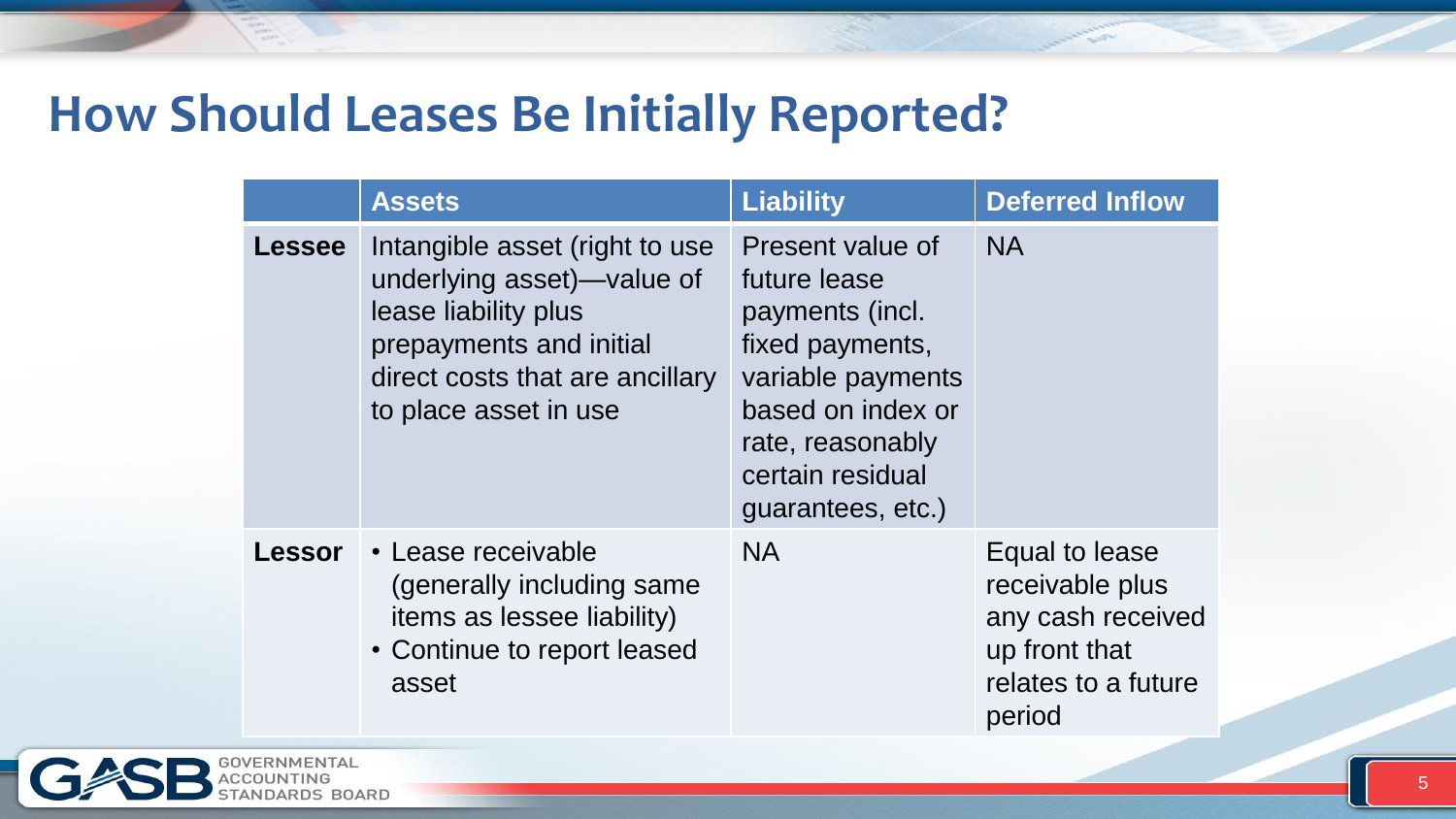### **How Should Leases Be Subsequently Reported?**

|        | <b>Assets</b>                                                                                                                                                                                                               | <b>Liability</b>                                                          | <b>Deferred</b><br><b>Inflow</b>                                                              |
|--------|-----------------------------------------------------------------------------------------------------------------------------------------------------------------------------------------------------------------------------|---------------------------------------------------------------------------|-----------------------------------------------------------------------------------------------|
| Lessee | Amortize over shorter of useful life or<br>lease term                                                                                                                                                                       | Reduce by<br>lease<br>payments<br>(less amount<br>of interest<br>expense) | <b>NA</b>                                                                                     |
| Lessor | • Depreciate leased asset (unless<br>indefinite life or required to be<br>returned in its original or enhanced<br>condition)<br>• Reduce receivable by lease payments<br>(less payment needed to cover<br>accrued interest) | <b>NA</b>                                                                 | Recognize<br>revenue<br>over the<br>lease term<br>on a<br>systematic<br>and rational<br>basis |

OARD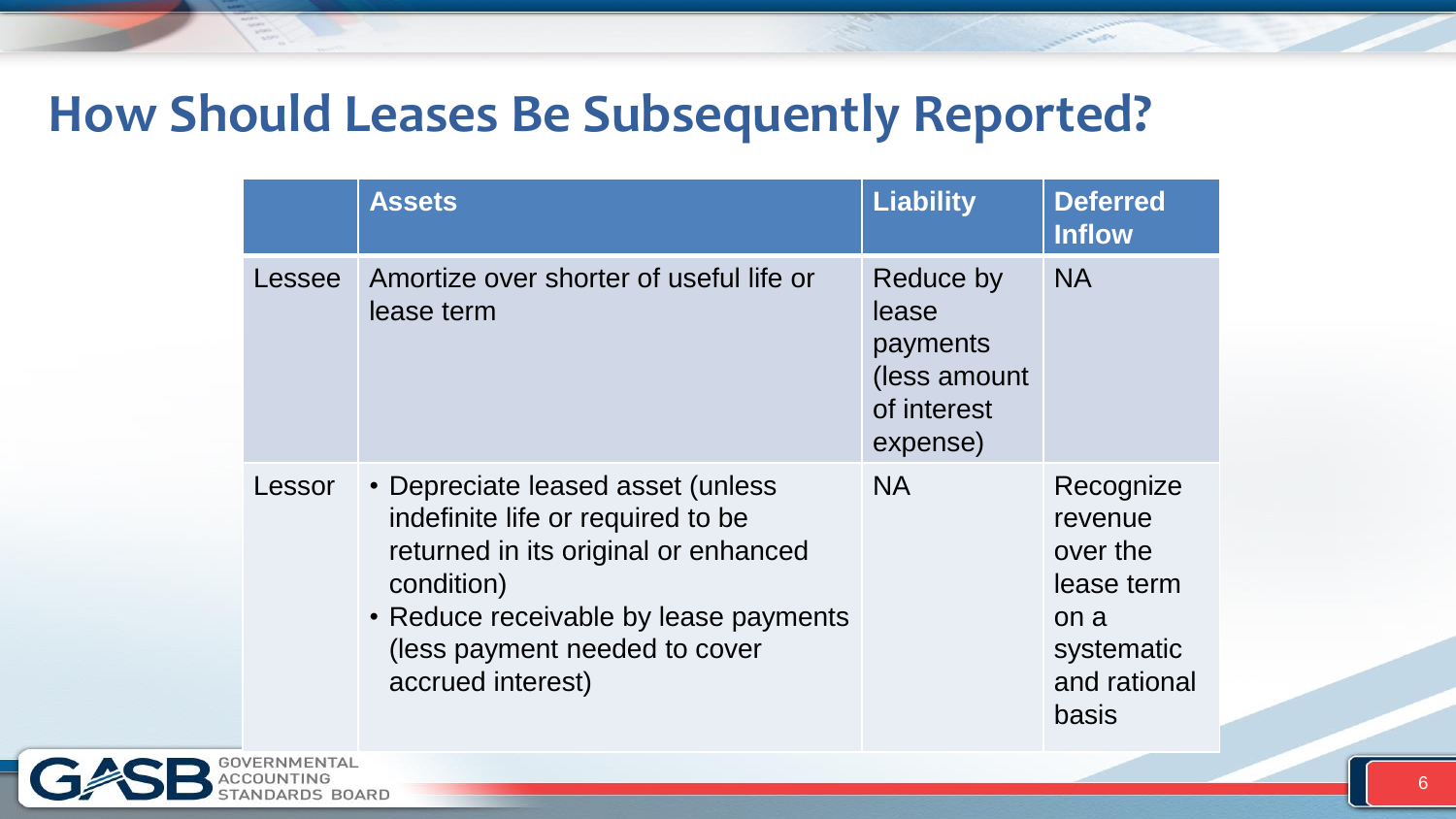### **What Are Short-Term Leases and How Should They Be Reported?**

- At beginning of lease, maximum possible term under the contract is 12 months or less
- **Lessees recognize expenses/expenditures based on the terms of the contract** 
	- Do not recognize assets or liabilities associated with the right to use the underlying asset for short-term leases
	- Disclose short-term leases expense/expenditure recognized during the reporting period
- Lessors recognize lease payments as revenue based on the terms of the contract
	- Do not recognize receivables or deferred inflows associated with the lease

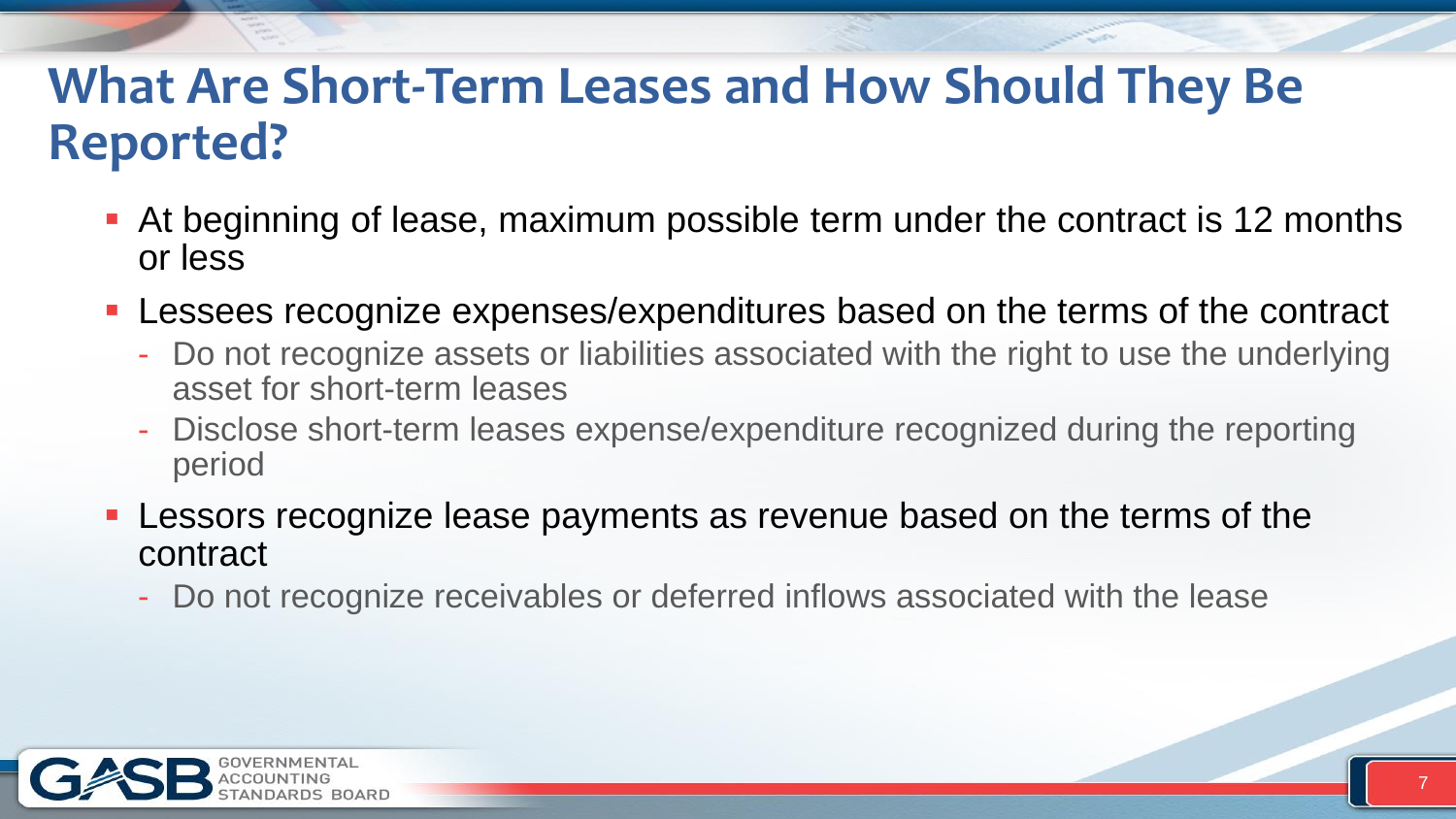### **What Is the Project Timeline?**

| <b>Pre-Agenda Research Started</b> | <b>April 2011</b> |
|------------------------------------|-------------------|
| Added to Current Technical Agenda  | <b>April 2013</b> |
| <b>Preliminary Views Approved</b>  | November 2014     |
| <b>Exposure Draft Approved</b>     | January 2016      |
| <b>Final Statement Expected</b>    | May 2017          |

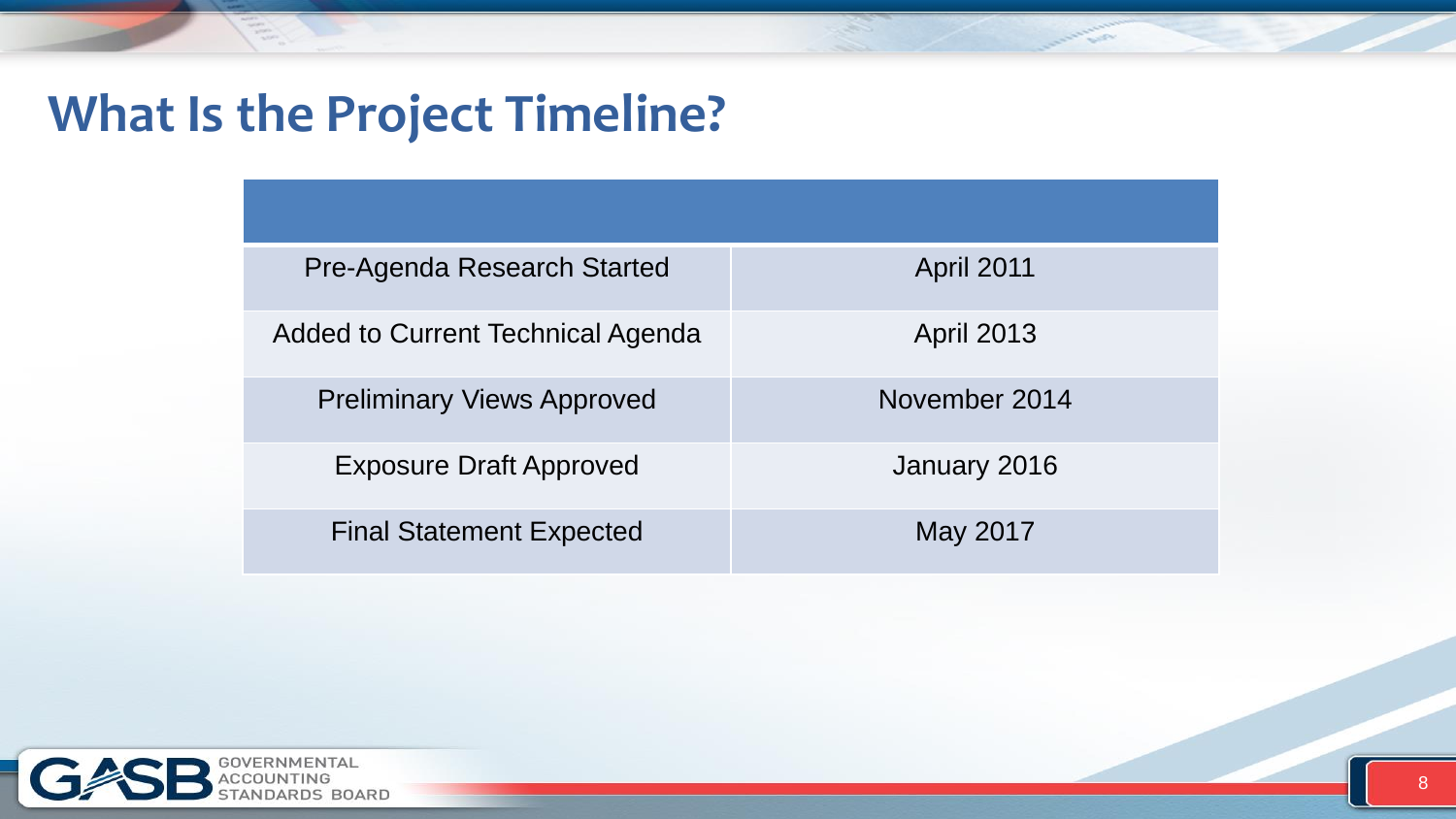# Big Three

 $\frac{1}{\sqrt{2}}$ 

9

**Antique** 

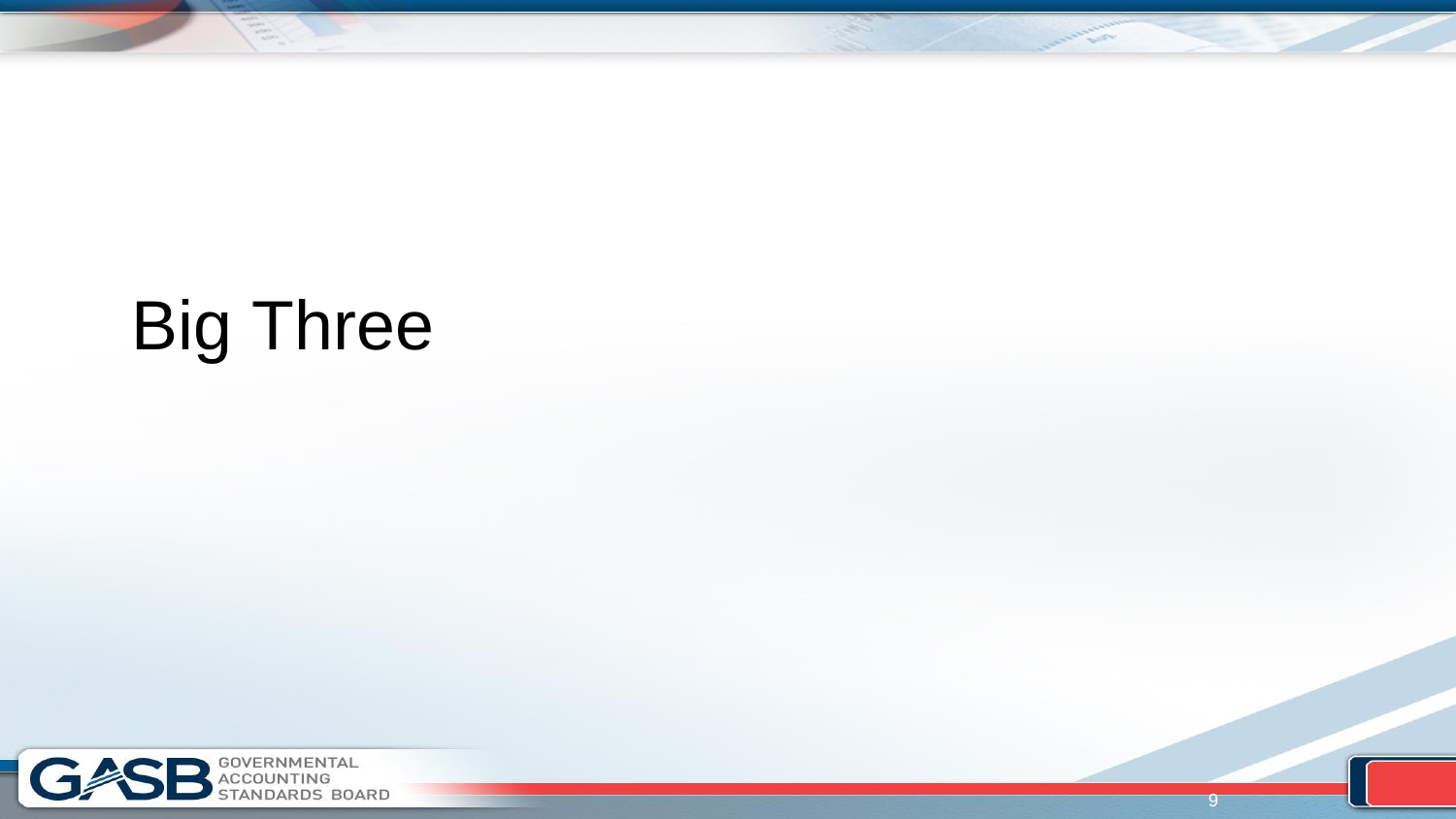## **Financial Reporting Model— Reexamination of Statement 34**

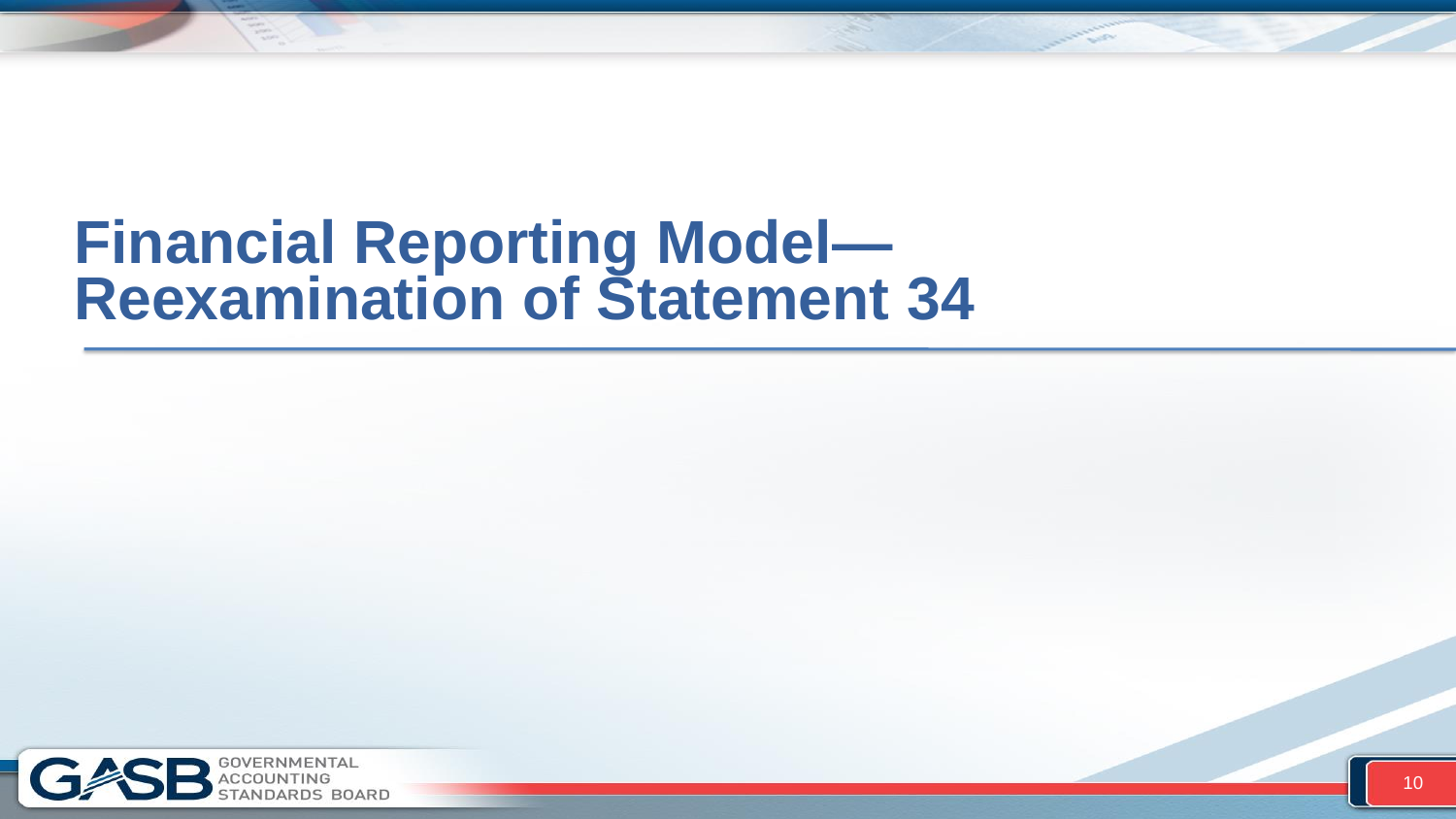### **Why Is The GASB Reexamining the Financial Reporting Model?**

- **The GASB is committed not only to establishing standards but also to ensuring** that they continue to be effective
- GASB Statement 34 was issued in June 1999
- Most of the requirements of Statement 34 became effective in 2002 for State governments
- Governmental funds basically left untouched
- Bottom line—is the model achieving its objectives

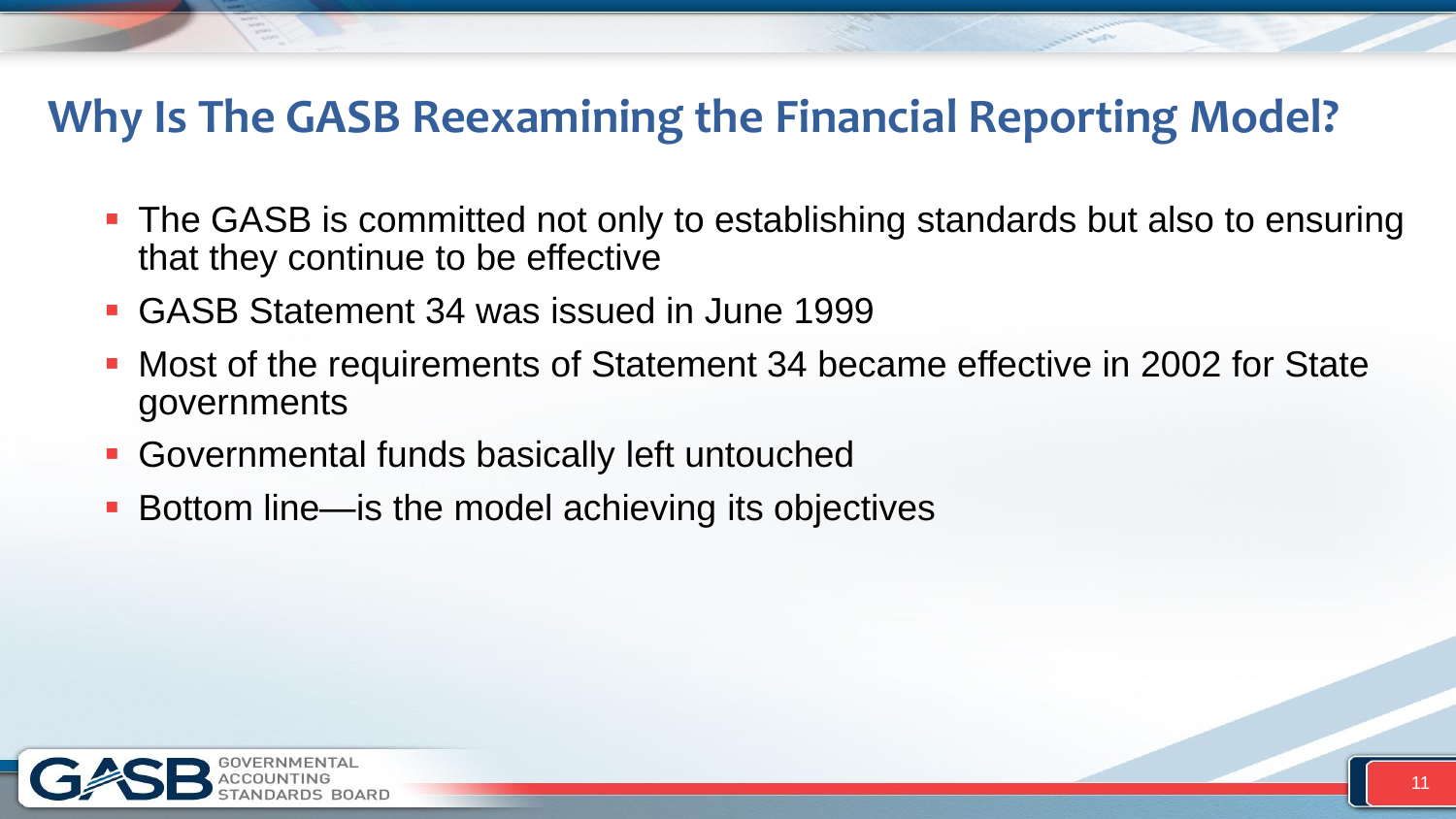### **What Is the Focus of the Initial Deliberations?**

- **First Due Process Document—December 2016** 
	- Governmental funds—what should they convey
	- Role of cash flows statements in governmental funds



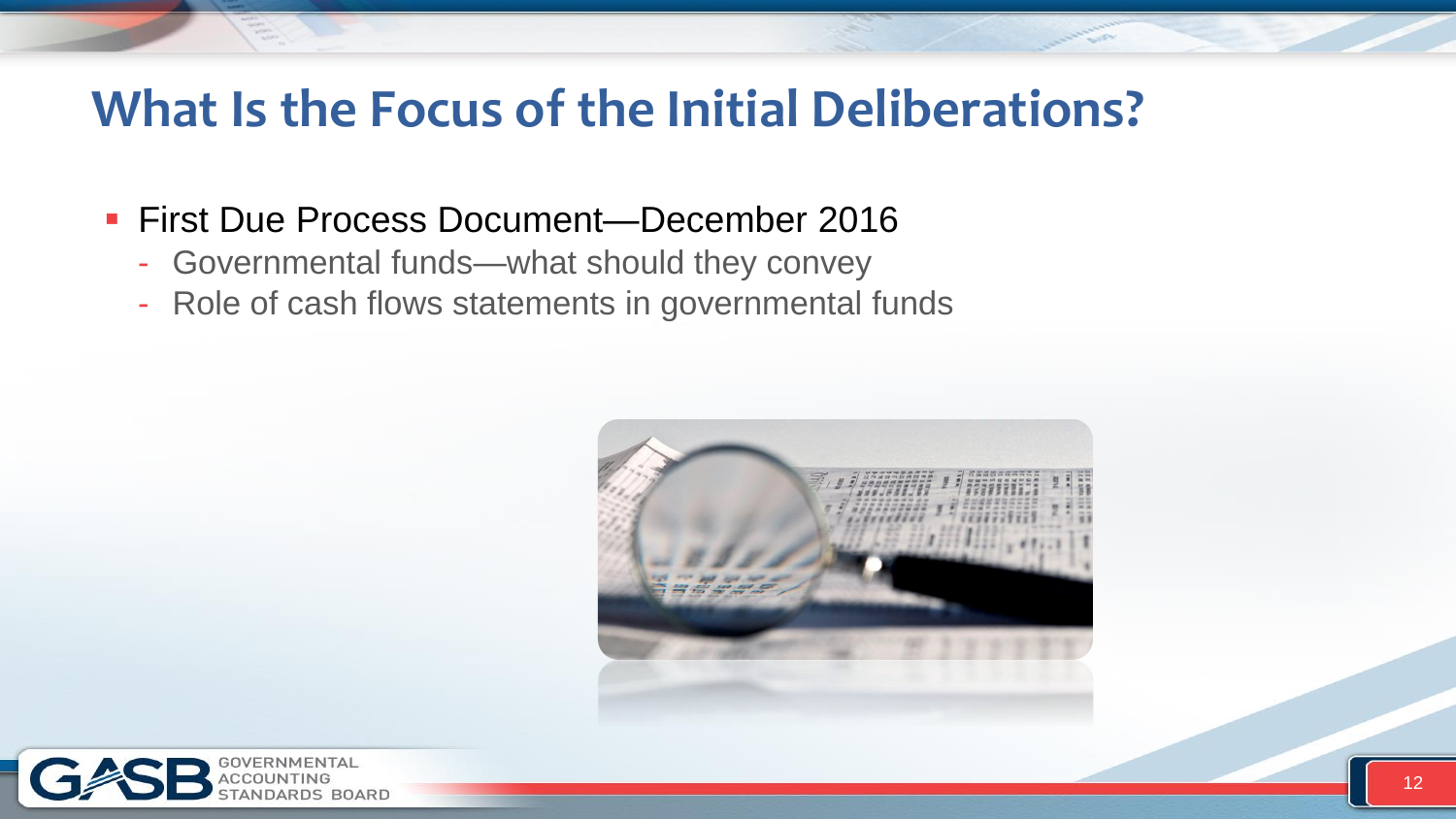### **What Approaches Are Currently Being Considered?**

- **Near-term financial resources**
- **Short-term financial resources**
- **Long-term financial resources**



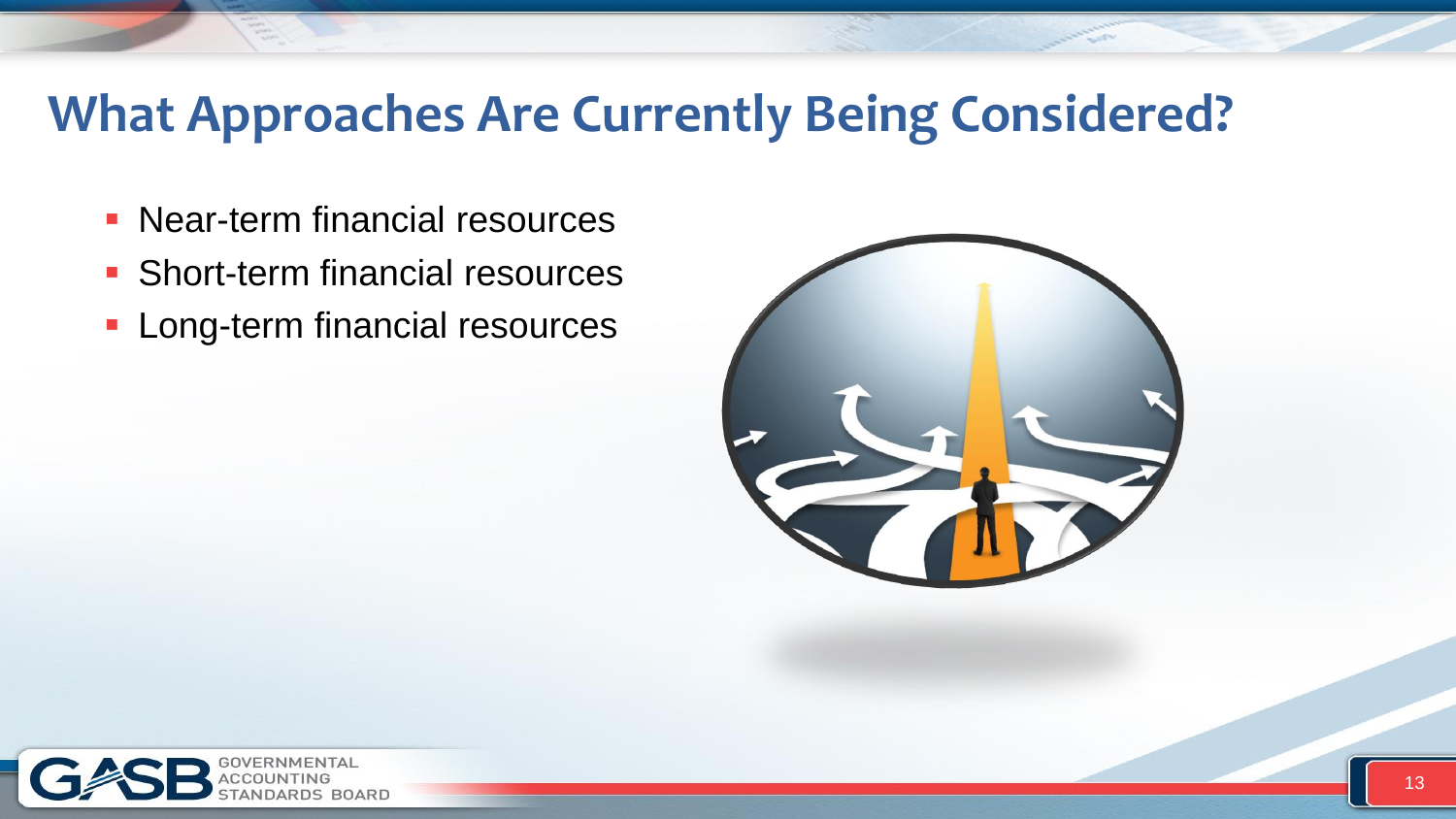### **What Is the Near-Term Financial Resources Focus?**

- Similar to current financial resources, but more conceptually based
- Near term generally viewed as a 60-90 day period after the date of the financial statements
	- Assets—normally receivable at the period end and due to be converted to cash with the near term (or available to be converted to cash)
	- Liabilities—normally payable at period end and due within the near term

#### **Challenges**

- Anticipation notes
- Interest on debt

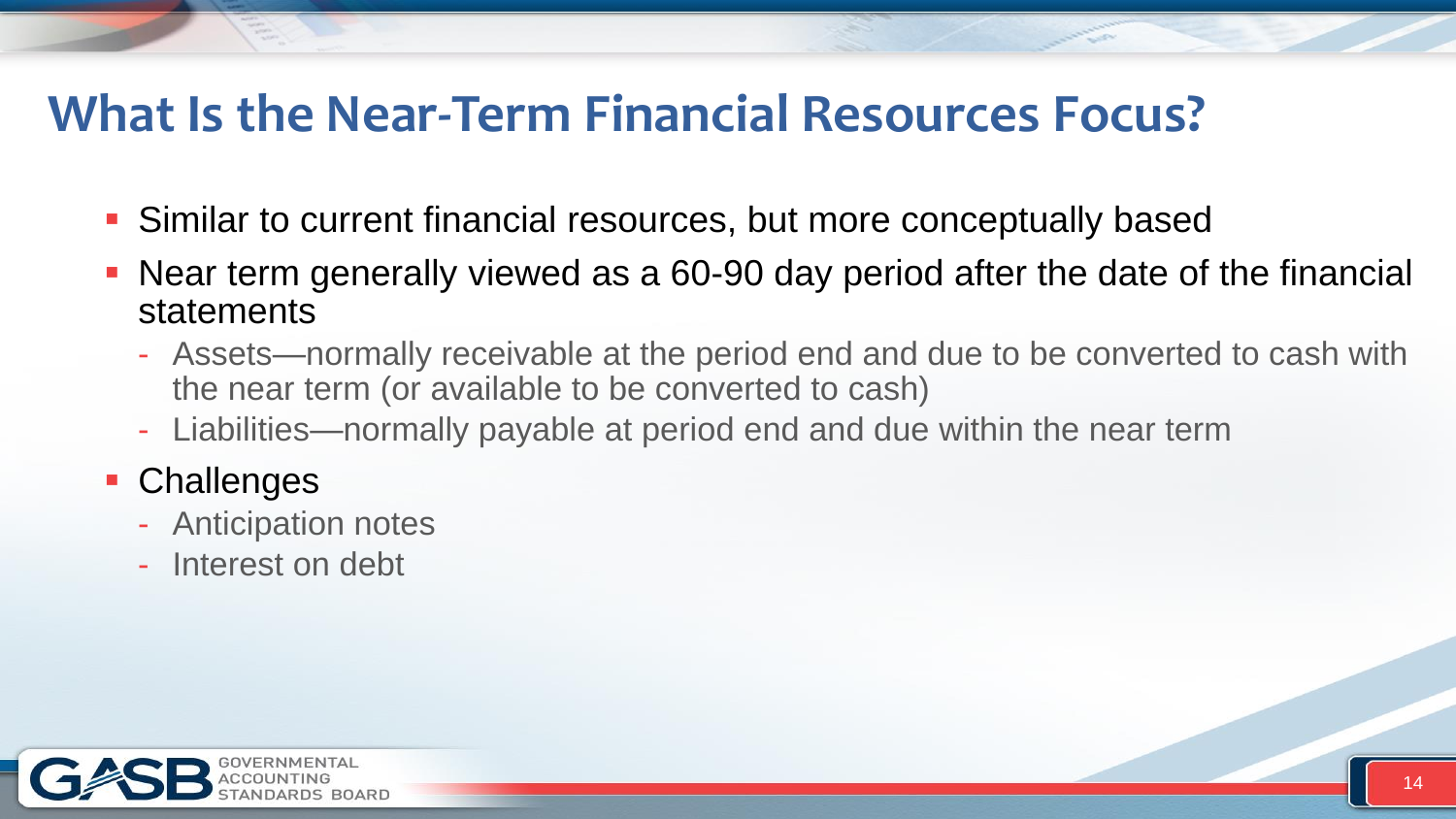### **What Are the Primary Benefits and Challenges of the Near-Term Financial Resources Approach?**

#### **Benefits**

- Increased consistency and comparability of governmental fund financial statements
- Convey amounts available for spending
- A cash flow statement for governmental funds may not be necessary with this approach

#### **Challenges**

- Required principal payments on long-term debt are recognized as a liability only on the date that it is due
- Changes in current practice
	- Accrued interest on that same liabilities is recognized as a liability as incurred.
	- Short-term operational borrowings, such as tax anticipation notes, would be reported as inflows of resources, rather than as liabilities
- Near-term fund balances may be overstated as the result of certain budgetary actions (for example, failure to make pension contributions)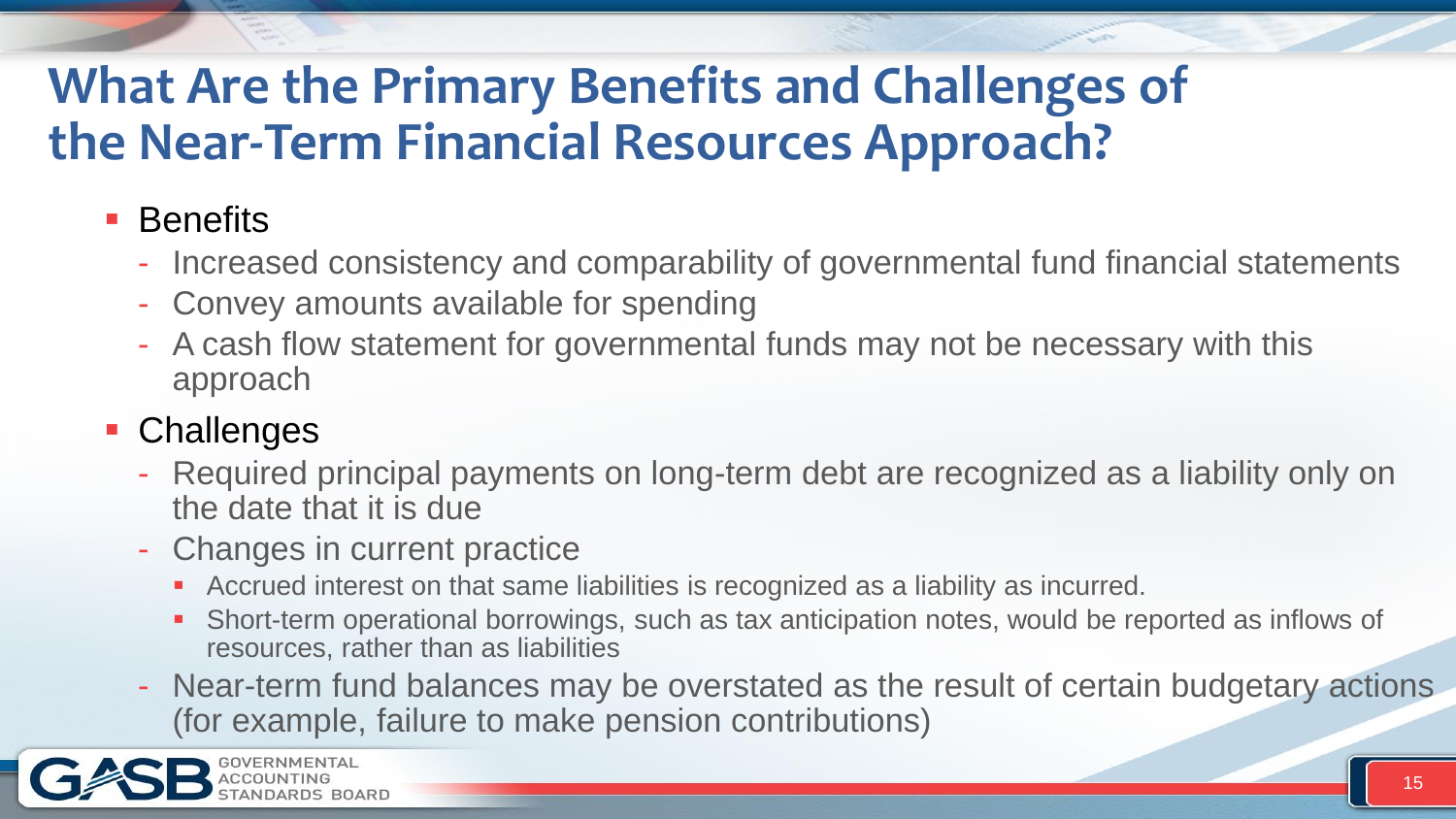### **What Is the Short-Term Financial Resources Focus?**

- **Focus is on the subsequent one-year operating cycle** 
	- Assets—normally receivable at period end and due to converted to cash in the subsequent operating cycle and prepaid items and inventory that will be consumed in that cycle
	- Liabilities—normally payable at year end and due or expected to be paid with the subsequent operating cycle



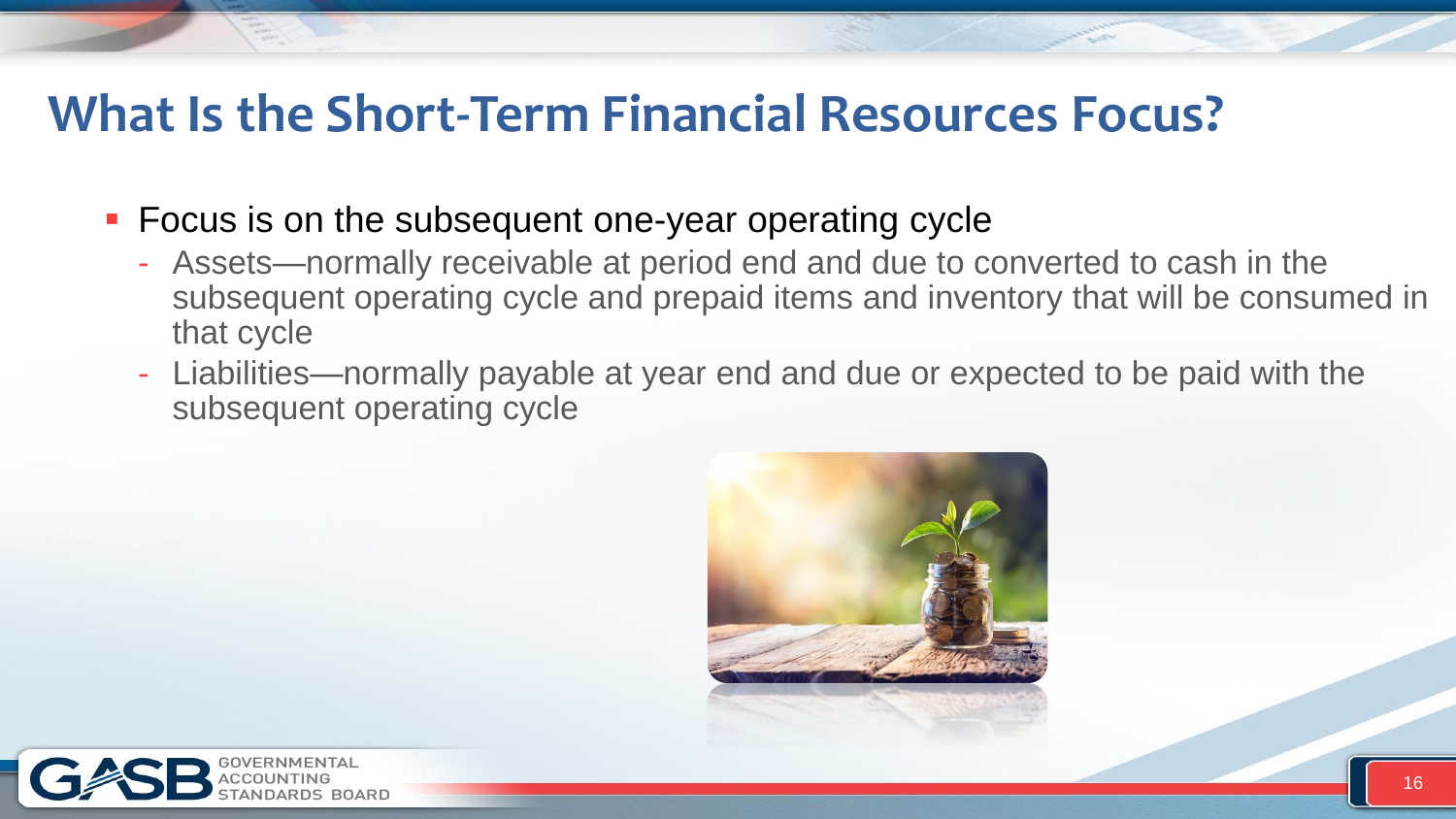### **What Are the Primary Benefits and Challenges of the Short-Term Financial Resources Approach?**

#### **Benefits**

- Conceptual consistent because all of the obligations that are payable and due in the subsequent operating cycle, along with the existing resources that are available in the same period to satisfy these obligations are recognized
- Better basis for assessing interperiod equity than the current model
- May better reflect the impact of certain budgetary actions (for example, failure to make pension contributions)

#### **Challenges**

- Additional efforts related to preparing and auditing balances for amounts expected to be paid in the subsequent operating cycle for non-structured liabilities (for example, postemployment liabilities)
- Governmental fund statements of cash flows would be considered essential to the financial reporting model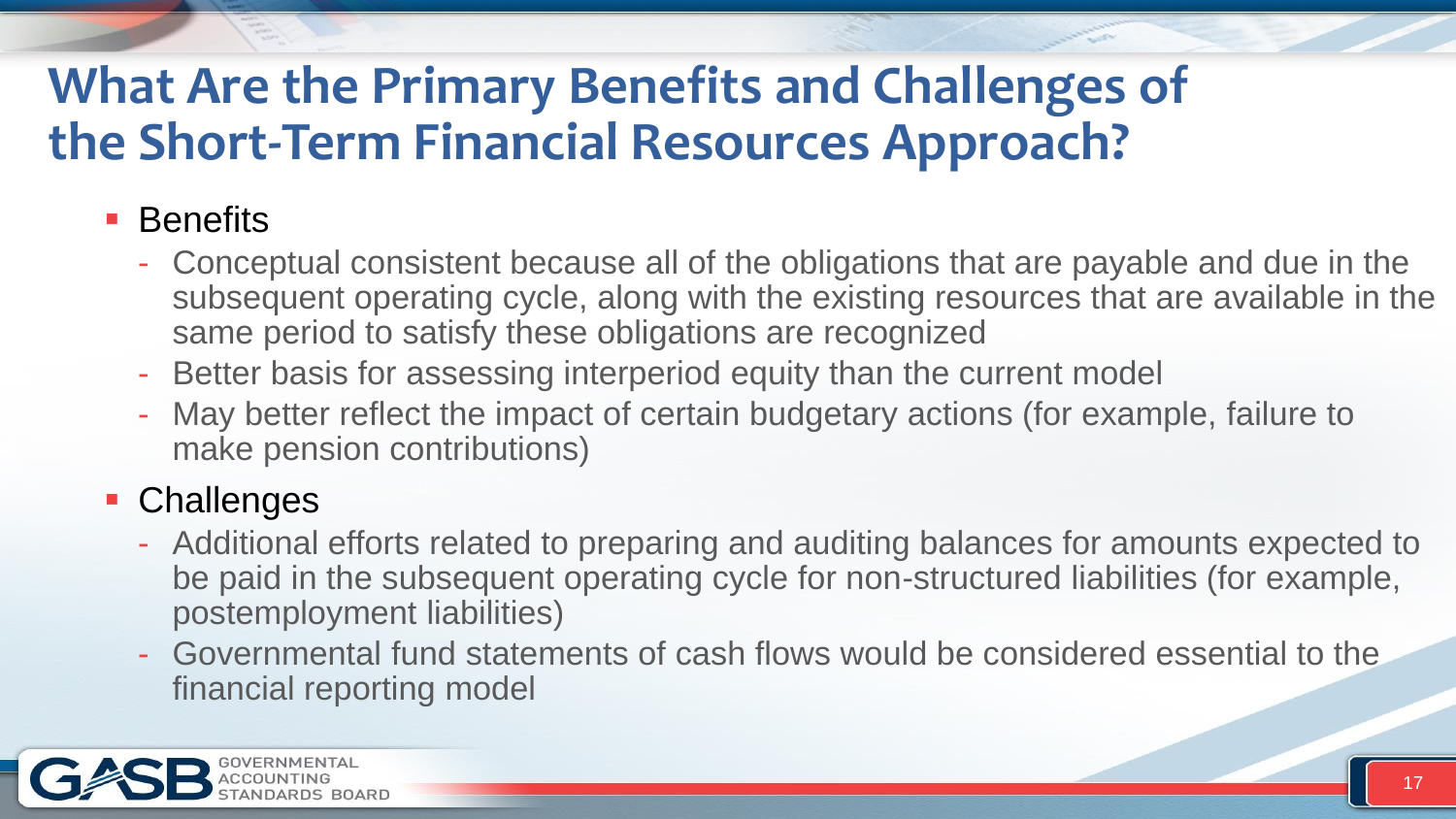### **What is the Long-Term Financial Resources Focus?**

**FICUM** Focus is on all assets and liabilities except capital assets and capital-related debt



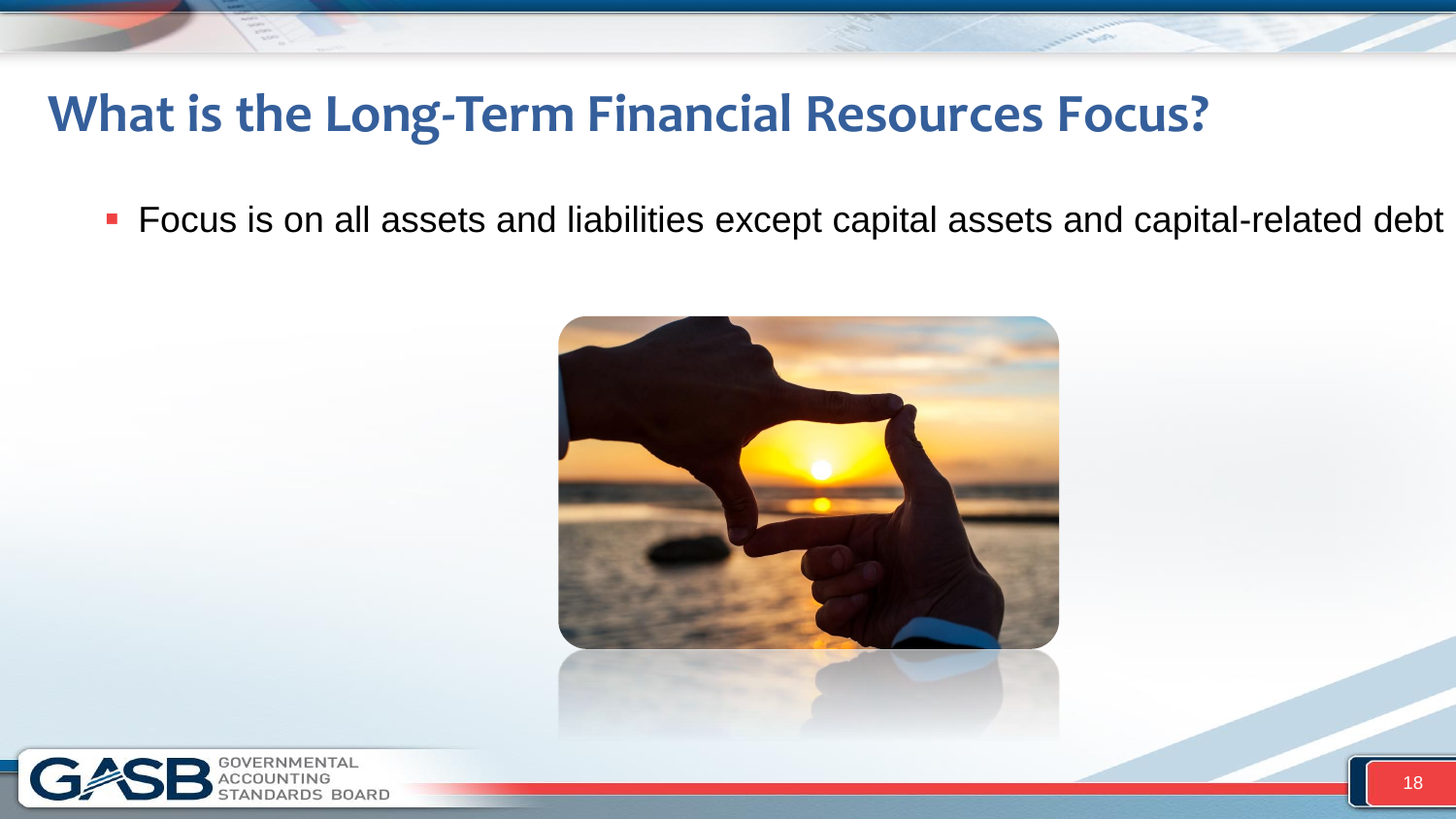### **What Are the Primary Benefits and Challenges of the Long-Term Financial Resources Approach?**

#### **Benefits**

- Conceptually consistent recognition principles for financial resources to be reported in governmental fund financial statements by recognizing all transactions related to financial resources.
- May better reflect the impact of certain budgetary actions (for example, failure to make pension contributions)
- May simplify the financial reporting model because there would be few differences from the measurement approach used for the government-wide financial statements

#### **Challenges**

- Governmental funds would no longer present a shorter-term view of the financial position and resource flows
- Additional efforts related to preparing and auditing assignments of long-term liabilities to the funds
- Governmental fund statements of cash flows would be considered essential to the financial reporting model

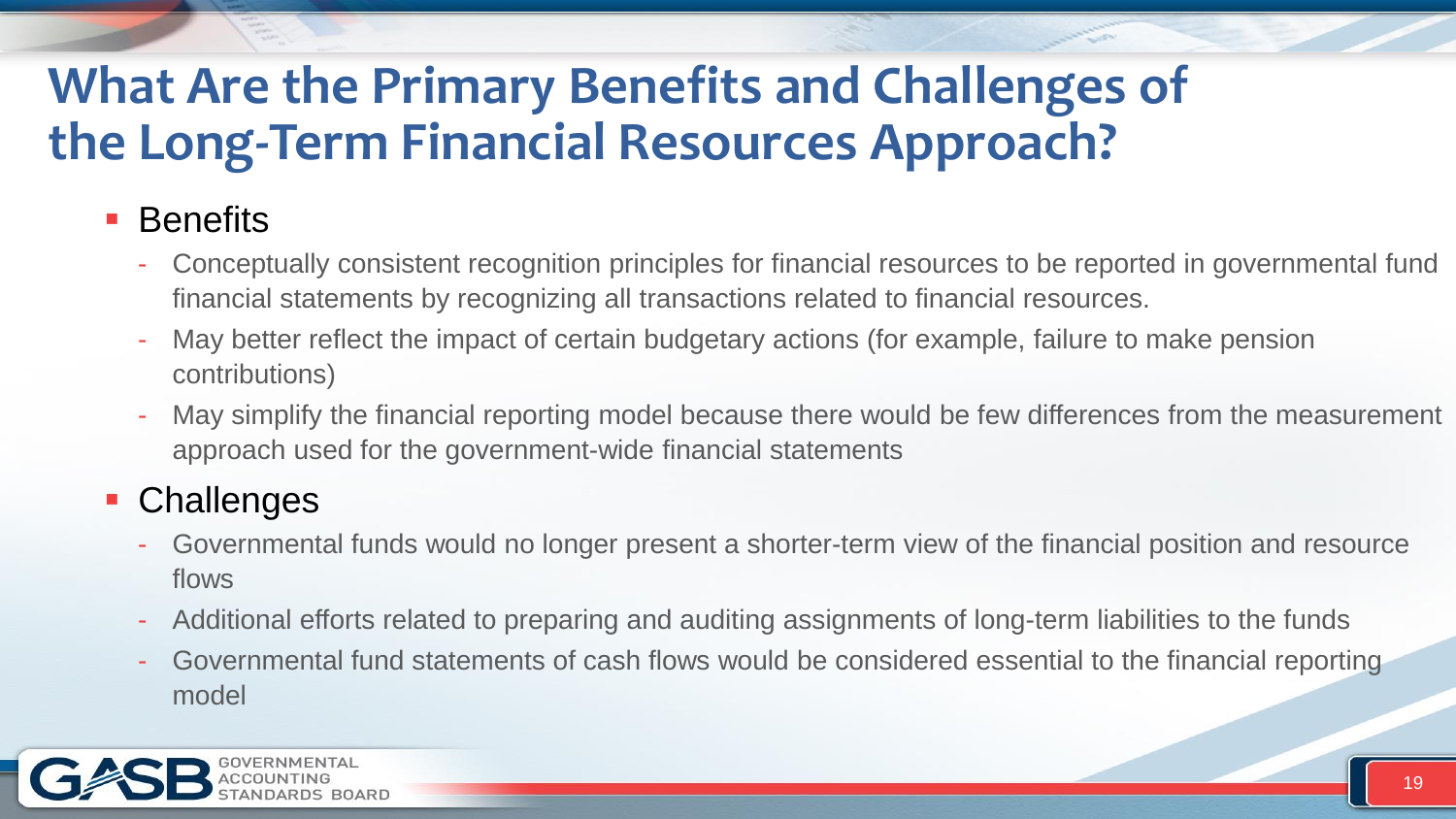### **Messages Conveyed by the Approaches**

|                               | Near-Term*                                                 | <b>Short-Term</b>                                                                                            | <b>Long-Term</b>                                                                                              |
|-------------------------------|------------------------------------------------------------|--------------------------------------------------------------------------------------------------------------|---------------------------------------------------------------------------------------------------------------|
| Information<br>related to     | Spending and<br>resources<br>available for<br>spending     | Short-term (one year)<br>financial assets and<br>liabilities                                                 | <b>Financial resources</b><br>(noncapital assets and<br>liabilities) on the<br>accrual basis of<br>accounting |
| Focused<br>On                 | Amount<br>available for<br>spending in the<br>next period  | Government's one-year<br>operating cycle                                                                     | Both shorter and<br>longer time<br>perspectives                                                               |
| Financial<br>resources<br>are | <b>Resources</b><br>expected to be<br>converted to<br>cash | Cash; claims to cash,<br>goods, and services;<br>consumable goods;<br>equity securities of<br>another entity | Cash; claims to cash,<br>goods, and services;<br>consumable goods;<br>equity securities of<br>another entity  |

\* Length of near-term would be specified (for example, 60–90 days after reporting period)

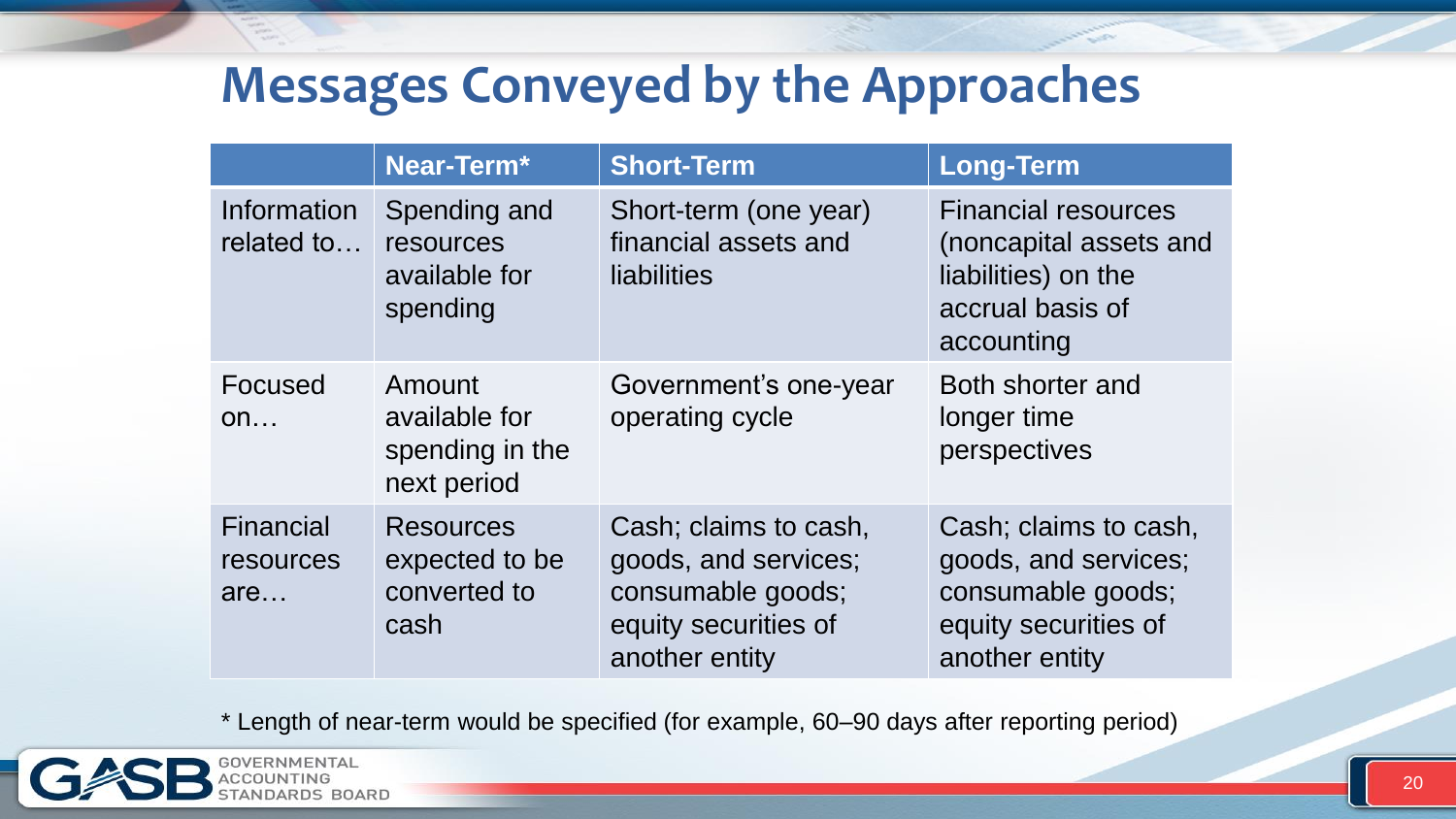### **What Would the Approaches Report?**

|                    | <b>Near-Term</b>                                                                                                                       | <b>Short-Term</b>                                                                                                                                                                          | <b>Long-Term</b>                          |
|--------------------|----------------------------------------------------------------------------------------------------------------------------------------|--------------------------------------------------------------------------------------------------------------------------------------------------------------------------------------------|-------------------------------------------|
| <b>Assets</b>      | <b>Receivable at</b><br>period-end and<br>normally due to<br>convert to cash<br>within near term;<br>long-term receivables<br>when due | <b>Receivable</b> at period-end<br>and <i>normally</i> due to convert<br>to cash within operating<br>cycle; prepaids & inventories<br>that will be consumed in the<br>next operating cycle | All noncapital<br>assets                  |
| <b>Liabilities</b> | <b>Payable</b> at period-<br>end and <i>normally</i><br>due within near term;<br>principal on debt<br>when due                         | <b>Payable</b> at period-end and<br><b>normally</b> due within the next<br>operating cycle                                                                                                 | All noncapital-<br>related<br>liabilities |

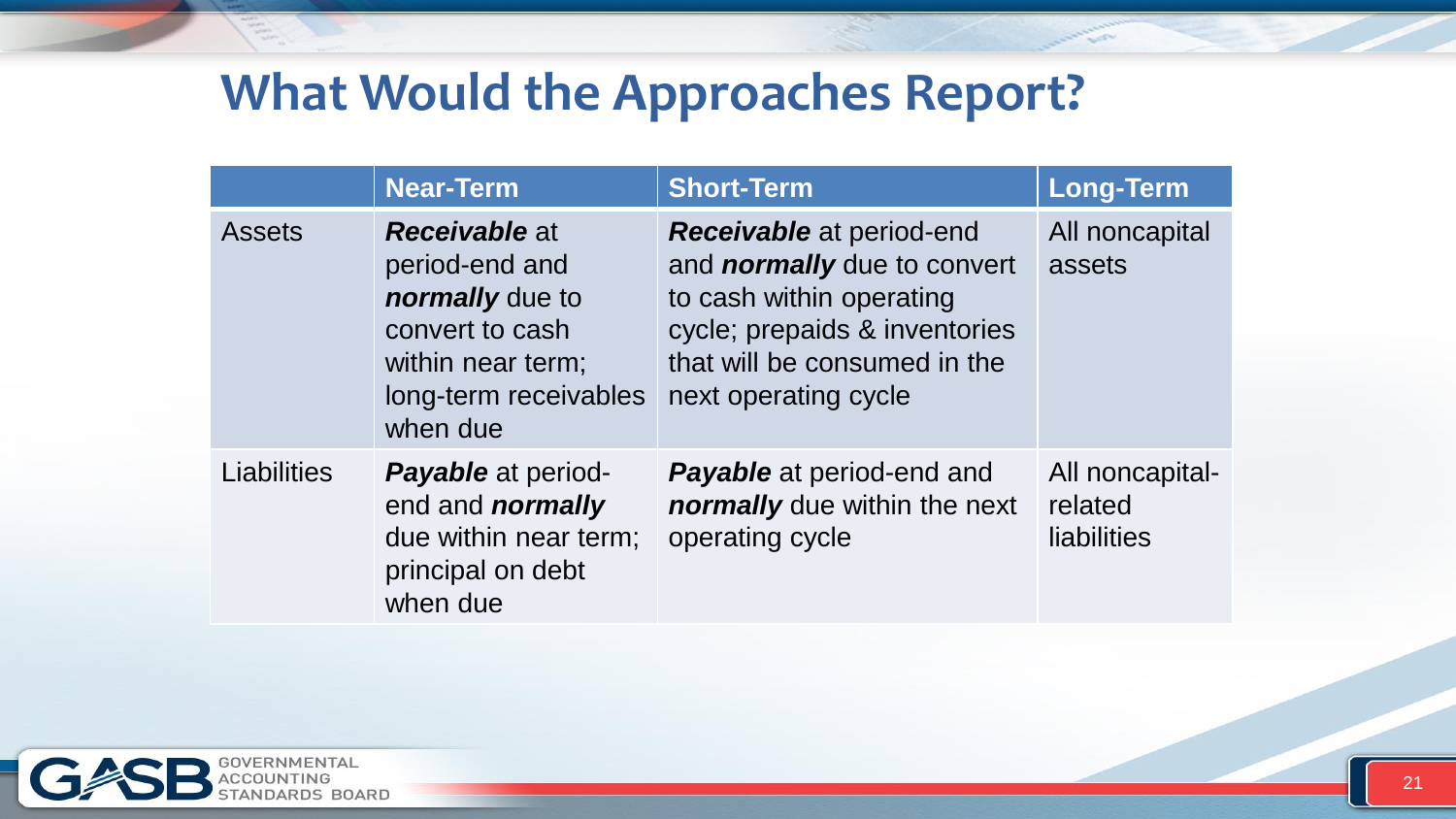### **What Would the Approaches Report?**

|                                         | <b>Near-Term</b>                                                                                                                                                                                                                                                     | <b>Short-Term</b>                                                                                                             | <b>Long-Term</b>                                                                                                                                                                        |
|-----------------------------------------|----------------------------------------------------------------------------------------------------------------------------------------------------------------------------------------------------------------------------------------------------------------------|-------------------------------------------------------------------------------------------------------------------------------|-----------------------------------------------------------------------------------------------------------------------------------------------------------------------------------------|
| Inflows and<br>outflows of<br>resources | Inflows—newly acquired<br>financial resources that<br>do not result in<br>corresponding liabilities<br>and are available for<br>spending.<br>Outflows-spending for<br>the period; principal<br>payments on matured<br>debt and other-than-<br>near-term obligations. | As the underlying<br>transaction occurs<br>and cash is<br>collected or paid or<br>due in the<br>subsequent<br>operating cycle | As the underlying<br>transaction occurs,<br>plus inflows and<br>outflows for<br>purchases and<br>sales of capital<br>assets and<br>issuance and<br>repayment of<br>capital-related debt |

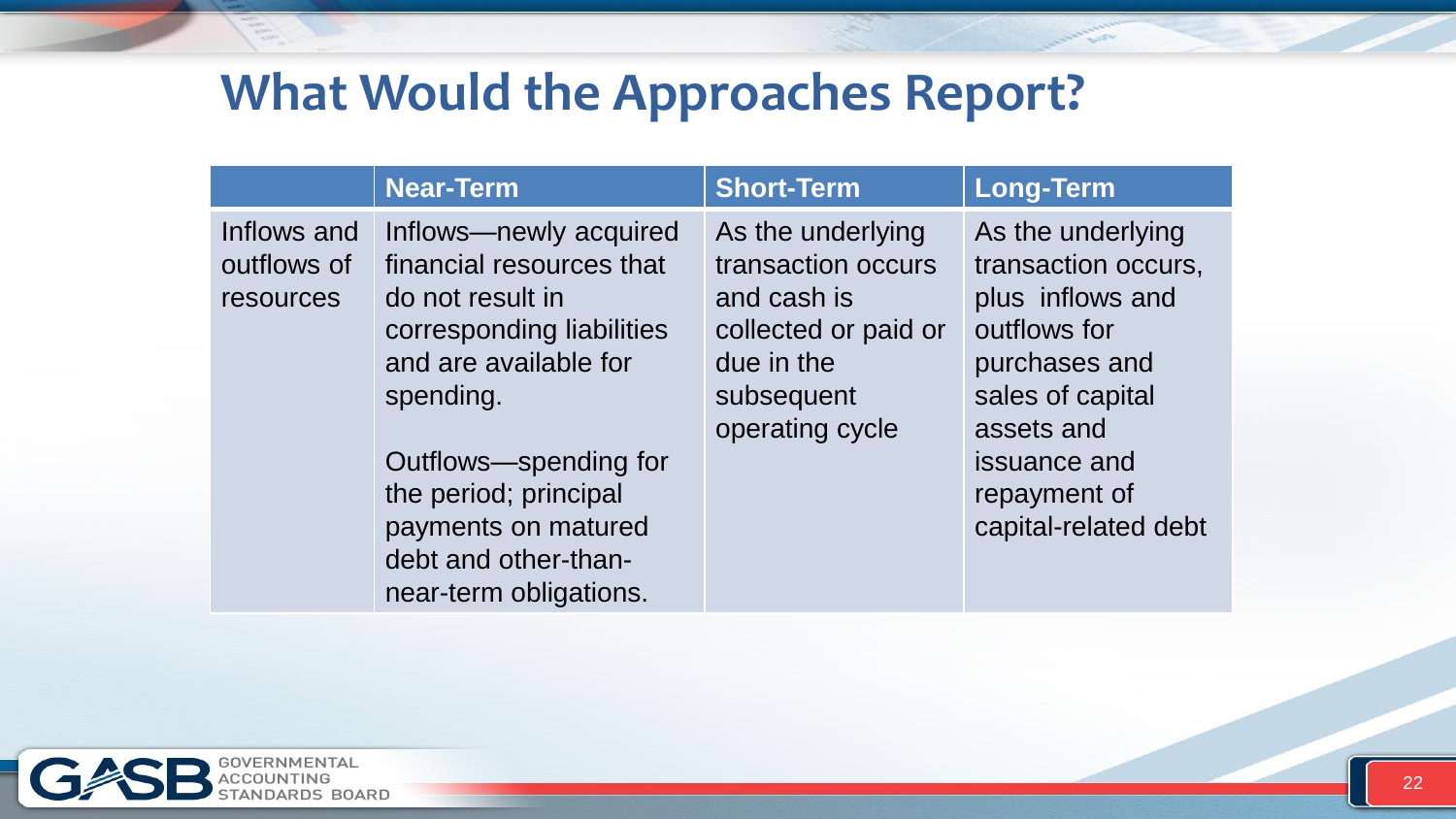### **Other Issues in the Invitation to Comment**

- **Format of governmental funds resource flows statement** 
	- Existing format
	- Current and long-term activities format
- Governmental funds cash flows statement
	- Could be needed for short-term and long-term financial resources approaches because the time perspective is not close to cash

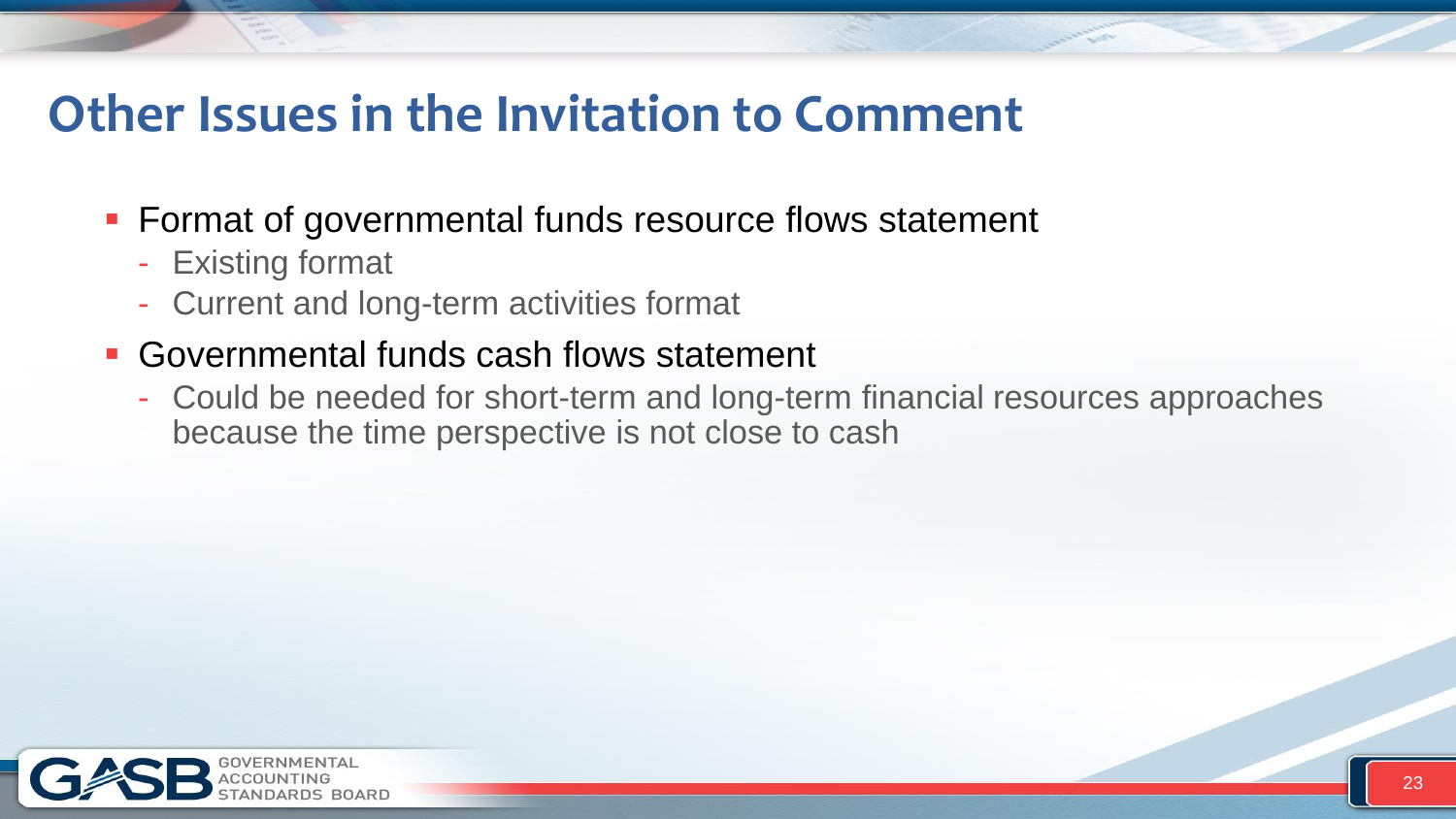### **Public Hearings and User Forums**

| <b>Public Hearings</b>            | <b>User Forums</b>                |
|-----------------------------------|-----------------------------------|
| April 28, 2017 in Atlanta, GA     | April 27, 2017 in New York, NY    |
| May 3, 2017 in Dallas, TX         | May 12, 2017 in San Francisco, CA |
| May 11, 2017 in San Francisco, CA | May 18, 2017 in Washington, DC    |
| May 21, 2017 in Denver, CO (GFOA) |                                   |
| May 24, 2017 in Norwalk, CT       |                                   |

### **Additional Information about the Proposals**

Series of brief videos are available on the GASB website

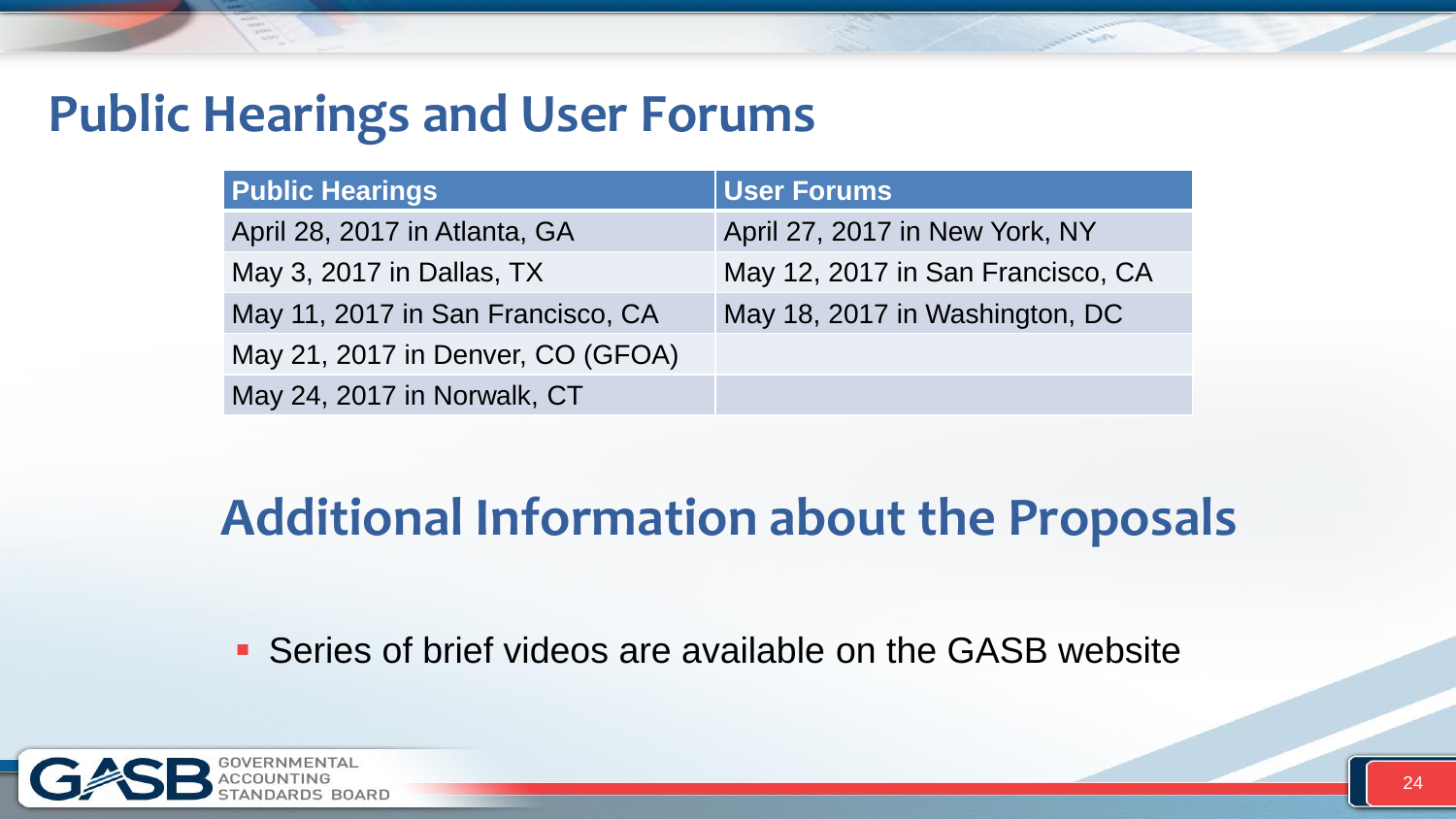### **What Would the Approaches Report?**

|                                         | <b>Near-Term</b>                                                                                                                                                                                                                                                     | <b>Short-Term</b>                                                                                                             | <b>Long-Term</b>                                                                                                                                                                        |
|-----------------------------------------|----------------------------------------------------------------------------------------------------------------------------------------------------------------------------------------------------------------------------------------------------------------------|-------------------------------------------------------------------------------------------------------------------------------|-----------------------------------------------------------------------------------------------------------------------------------------------------------------------------------------|
| Inflows and<br>outflows of<br>resources | Inflows—newly acquired<br>financial resources that<br>do not result in<br>corresponding liabilities<br>and are available for<br>spending.<br>Outflows-spending for<br>the period; principal<br>payments on matured<br>debt and other-than-<br>near-term obligations. | As the underlying<br>transaction occurs<br>and cash is<br>collected or paid or<br>due in the<br>subsequent<br>operating cycle | As the underlying<br>transaction occurs,<br>plus inflows and<br>outflows for<br>purchases and<br>sales of capital<br>assets and<br>issuance and<br>repayment of<br>capital-related debt |

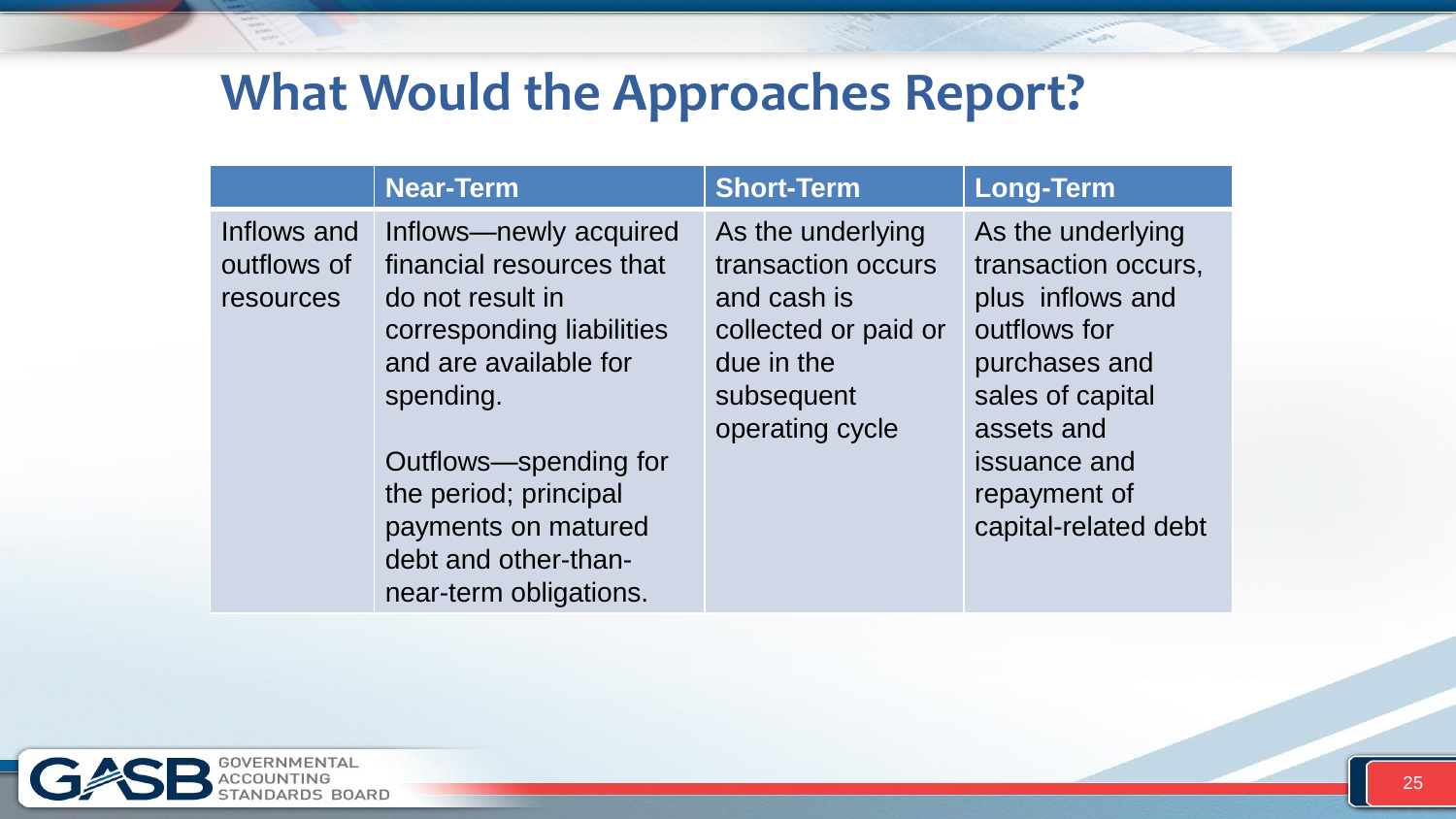## **What Is the Project Timetable?**

| Pre-Agenda Research Starts            | August 2013       |
|---------------------------------------|-------------------|
| Added to Current Technical Agenda     | September 2015    |
| <b>Invitation to Comment Expected</b> | December 2016     |
| <b>Preliminary Views Expected</b>     | <b>July 2018</b>  |
| <b>Exposure Draft Expected</b>        | <b>April 2020</b> |
| <b>Final Statement Expected</b>       | November 2021     |

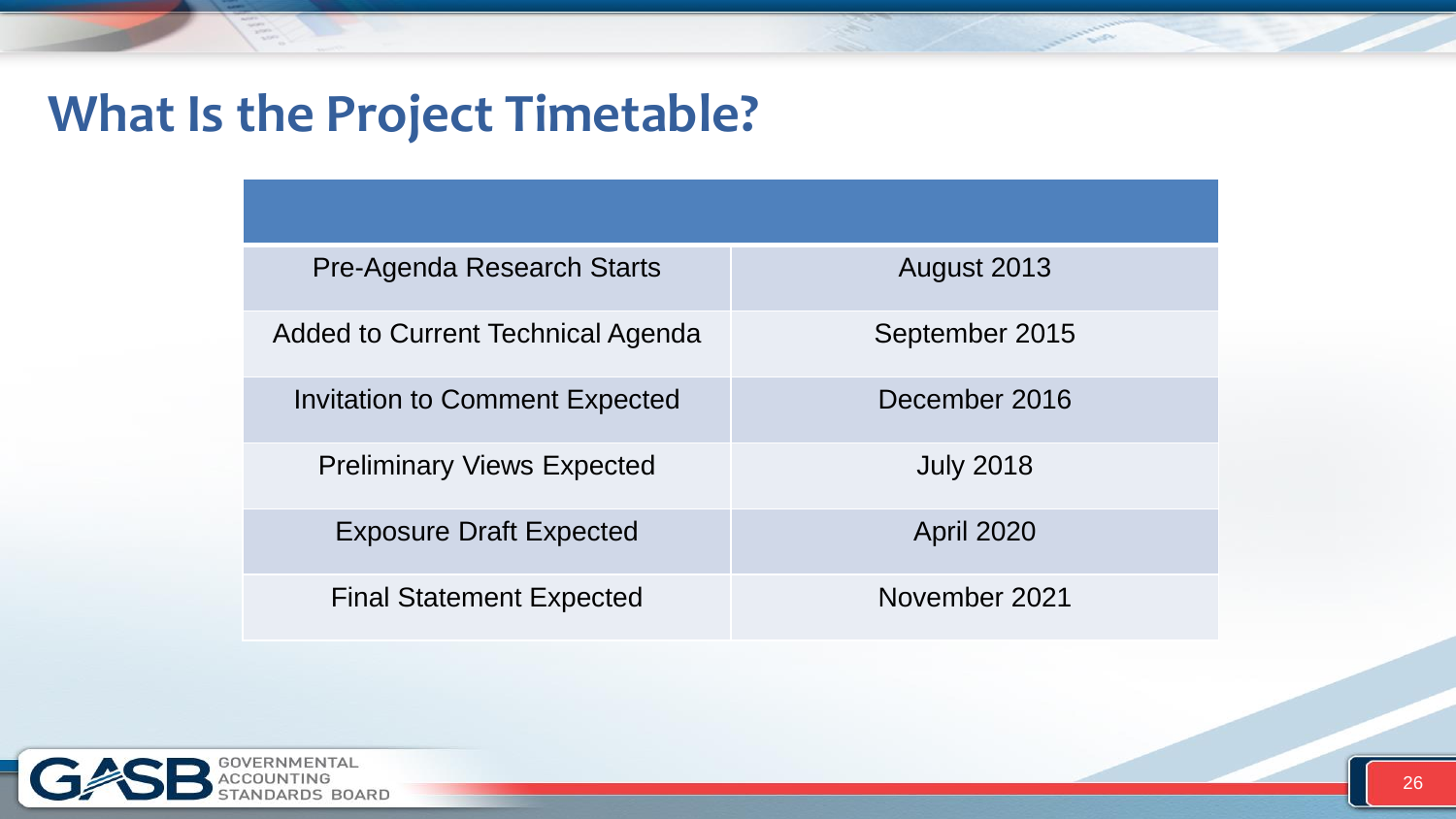### **What Recognition Approach Do You Support?**

- A—Near-term financial resources
- B—Short-term financial resources
- C—Long-term financial resources
- **D**—A combination of the approaches
- E—None of the above

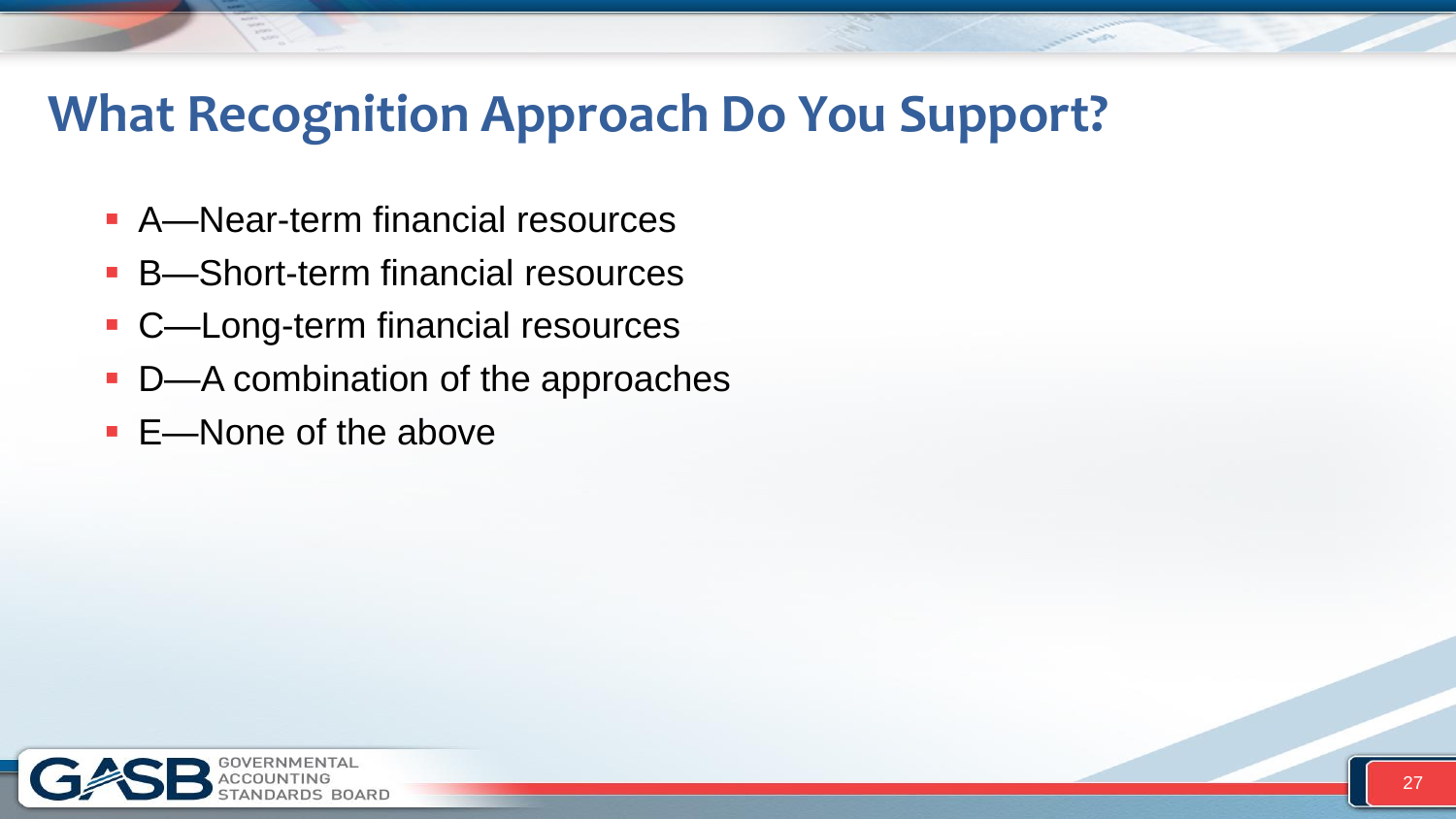# **Revenue and Expense Recognition**

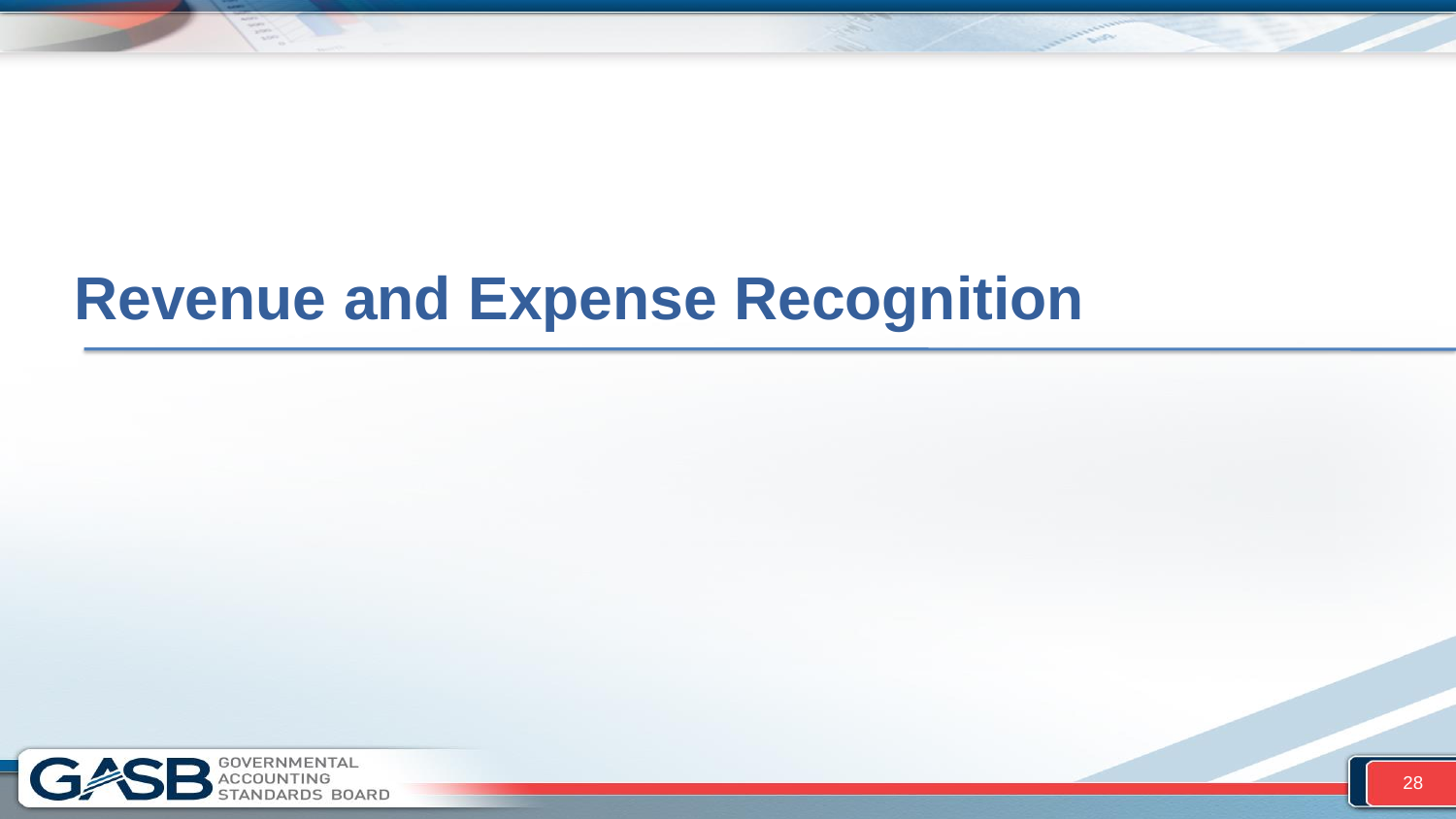### **Why Is GASB Addressing Revenue and Expense Recognition?**

- **Exchange revenue standards were incorporated from FASB literature "as is"** 
	- Not reviewed to consider their appropriateness for governments
	- Not comprehensive
- **The FASB has introduced new revenue recognition standards**
- **Exchange expenses have not been addressed from an overall standpoint**
- Non-exchange revenue and expense standards were recently subjected to a post-implementation review

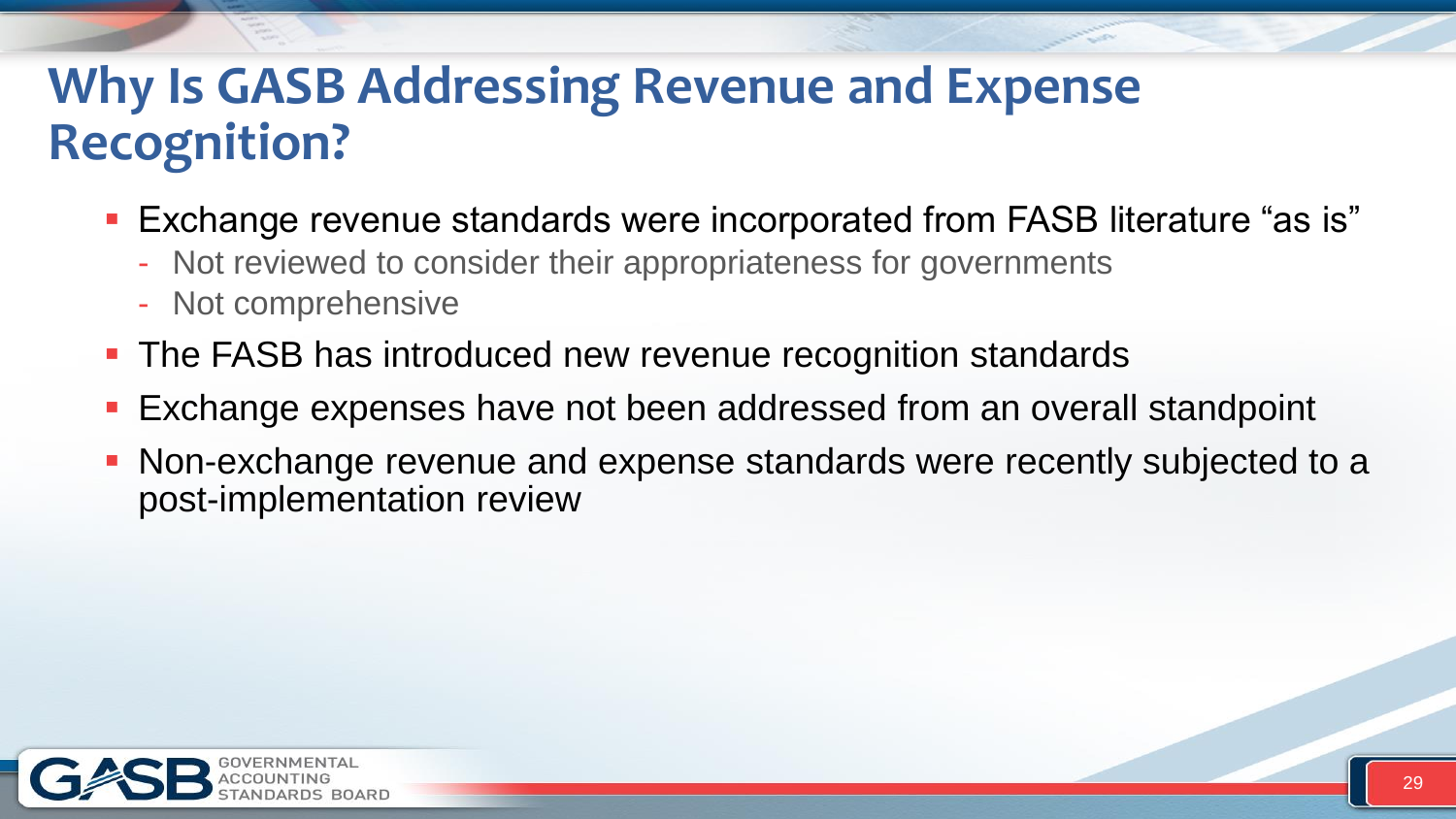### **What Alternatives Are Being Assessed?**

- New performance obligation versus no performance obligation model
- **Traditional exchange versus nonexchange model**

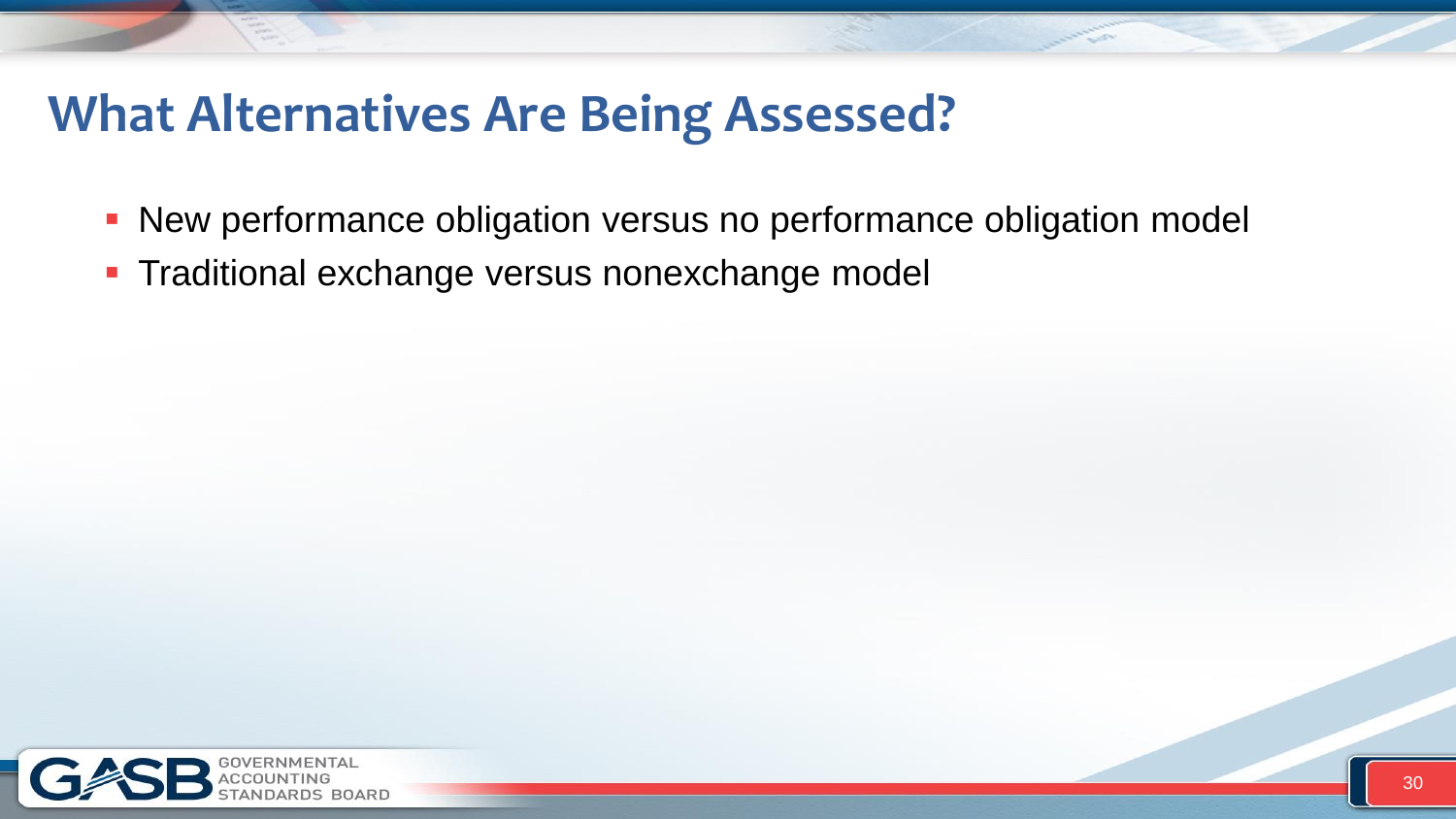## **What Is the Project Timetable?**

| <b>Pre-Agenda Research Starts</b>     | September 2015    |
|---------------------------------------|-------------------|
| Added to Current Technical Agenda     | <b>April 2016</b> |
| <b>Invitation to Comment Expected</b> | January 2018      |
| <b>Preliminary Views Expected</b>     | October 2019      |
| <b>Exposure Draft Expected</b>        | <b>April 2021</b> |
| <b>Final Statement Expected</b>       | June 2022         |

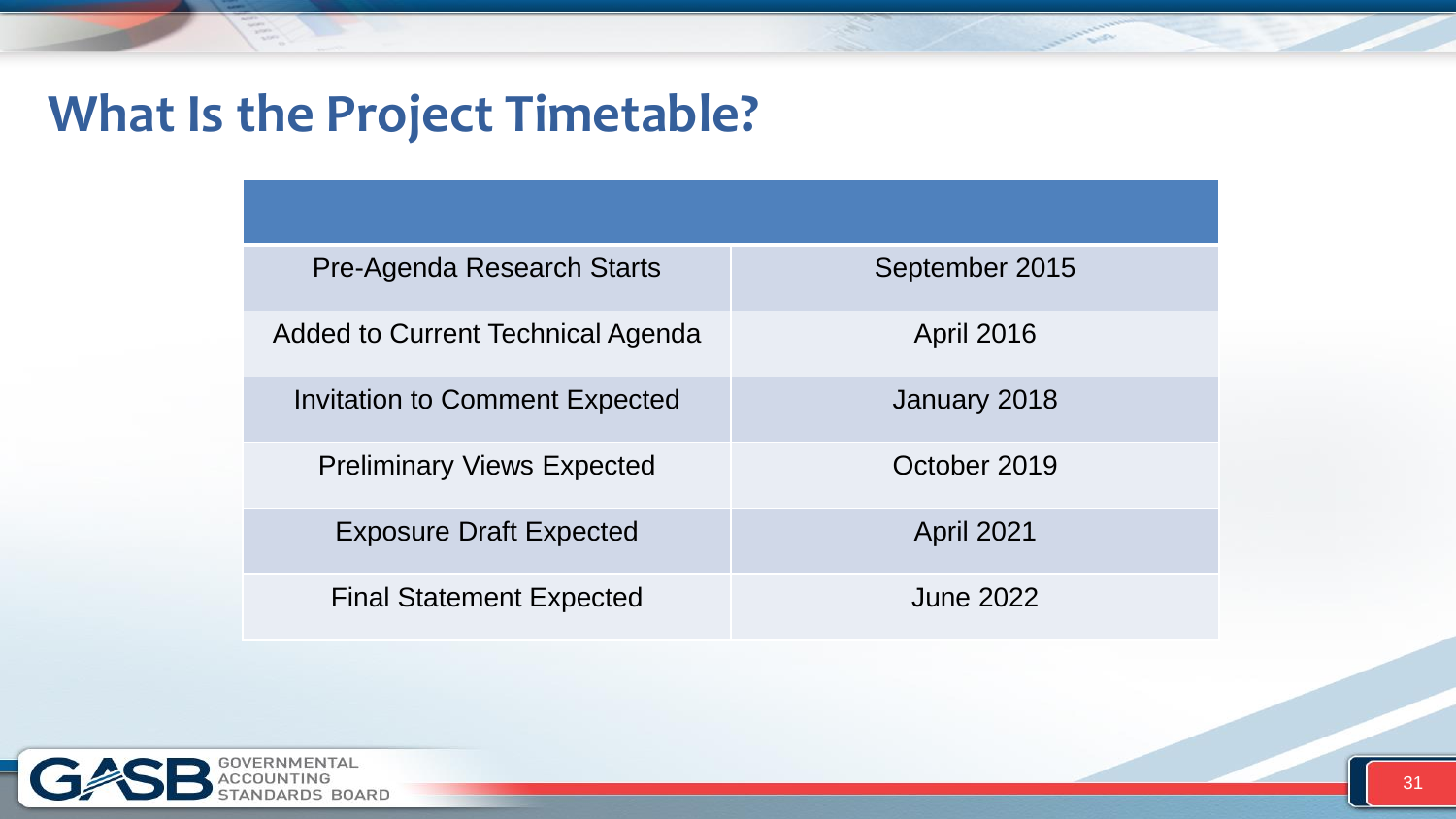# **Note Disclosures**

거



**Control**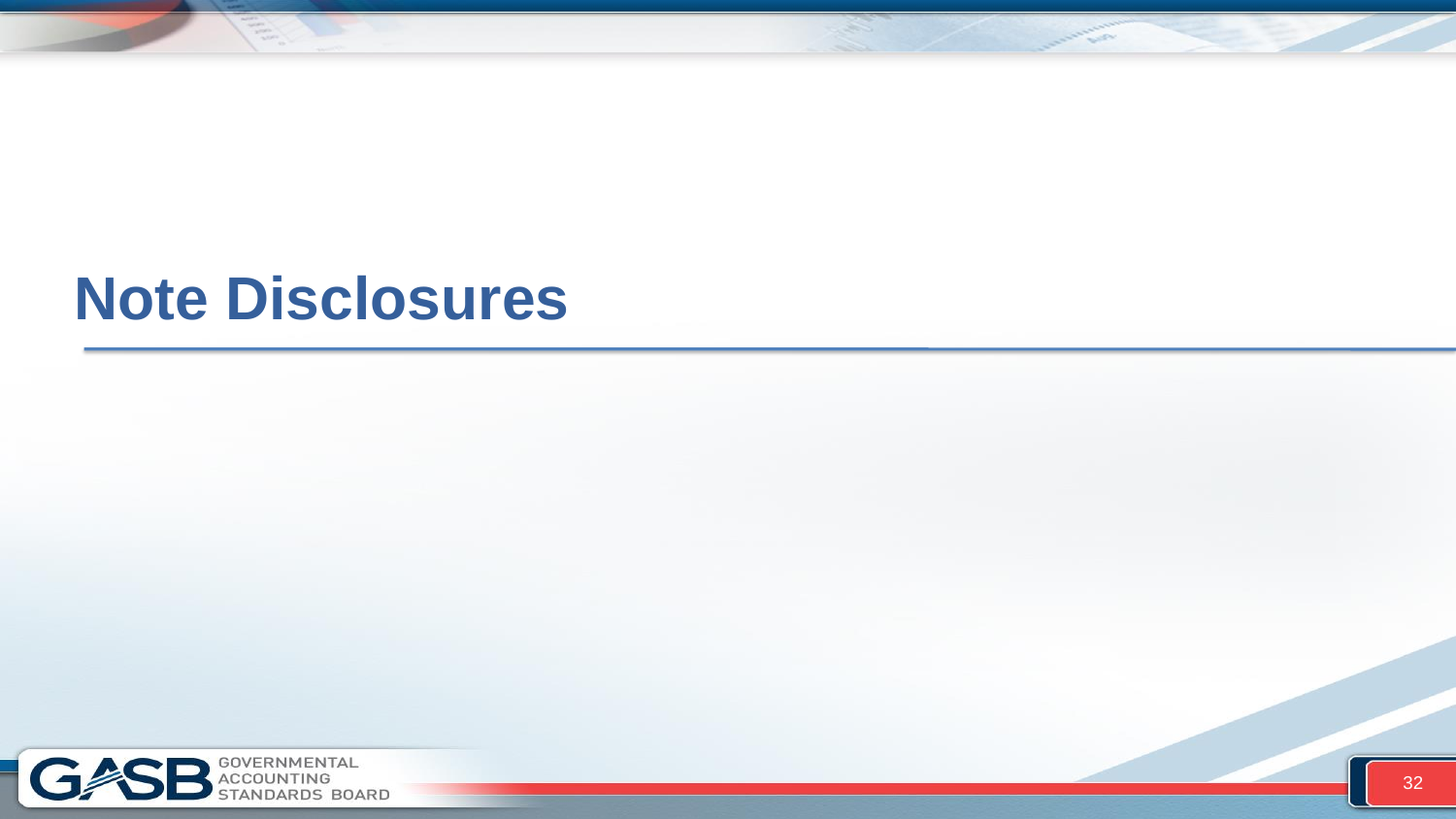### **Why Is the GASB Researching Note Disclosure Issues?**

- A comprehensive review of note disclosures has not been conducted since Statement 38 was issued
	- Board now has Concepts Statement No. 3, *Communications Methods*, in its toolbox
- Concern has been expressed by some preparers and auditors regarding disclosure overload
- Concern has been expressed by some financial statement users that certain disclosure requirements have not kept pace with the ever-changing environment

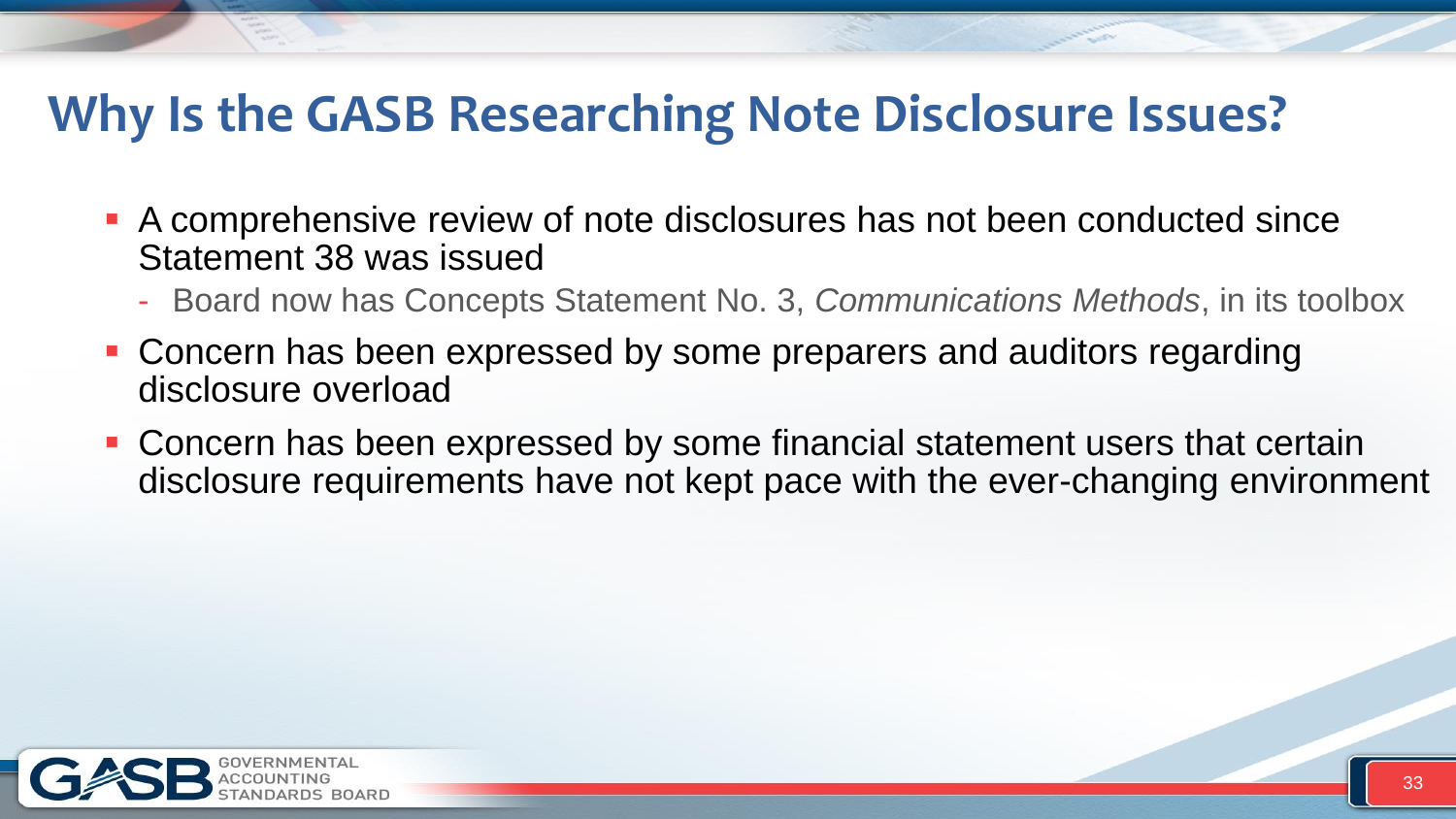### **What Is the Research Timetable?**

- **Research should be complete by November 2018**
- **Potential project could be considered by the Board in December 2018**

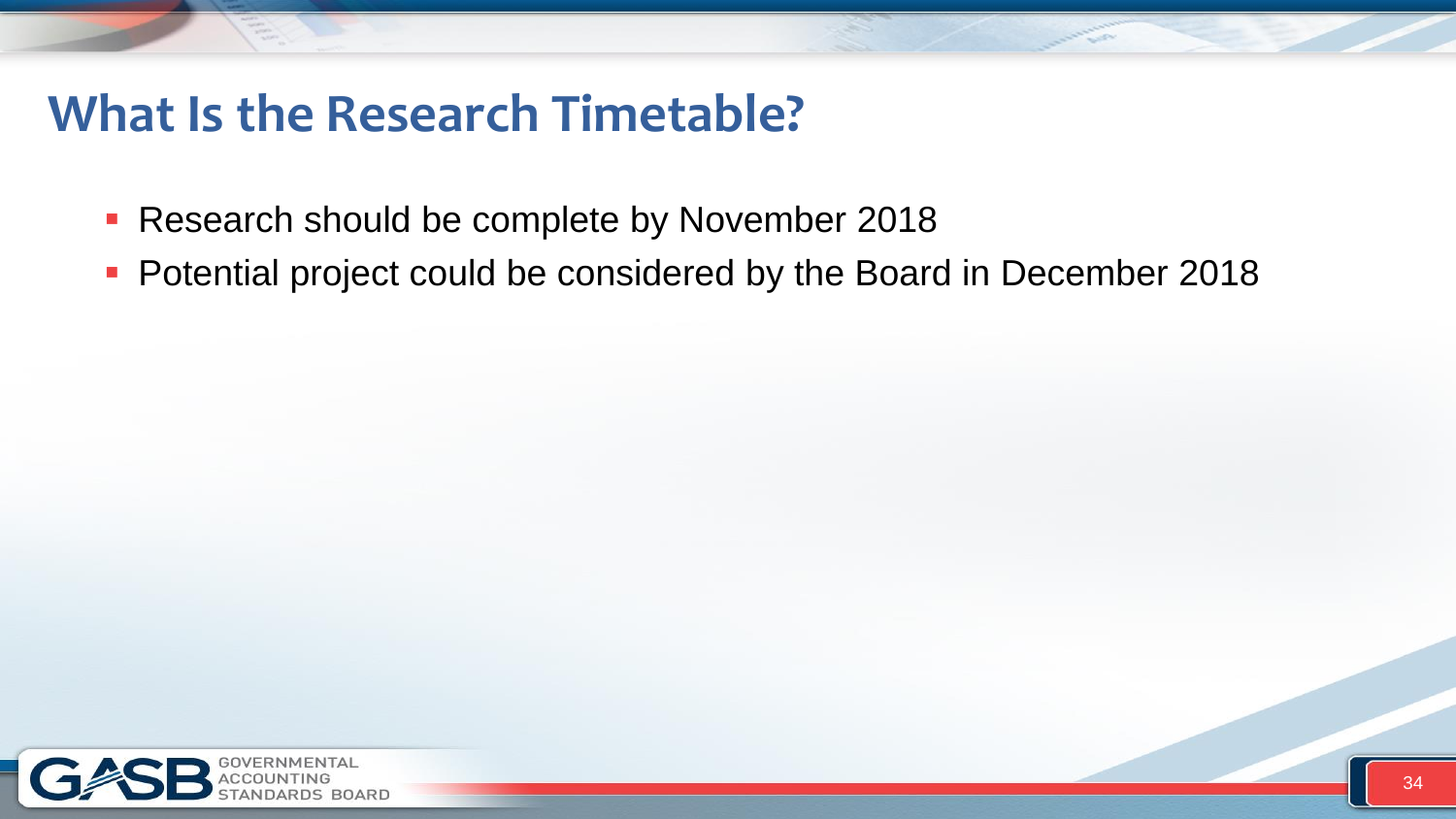# **Going Concern**



**Contractor**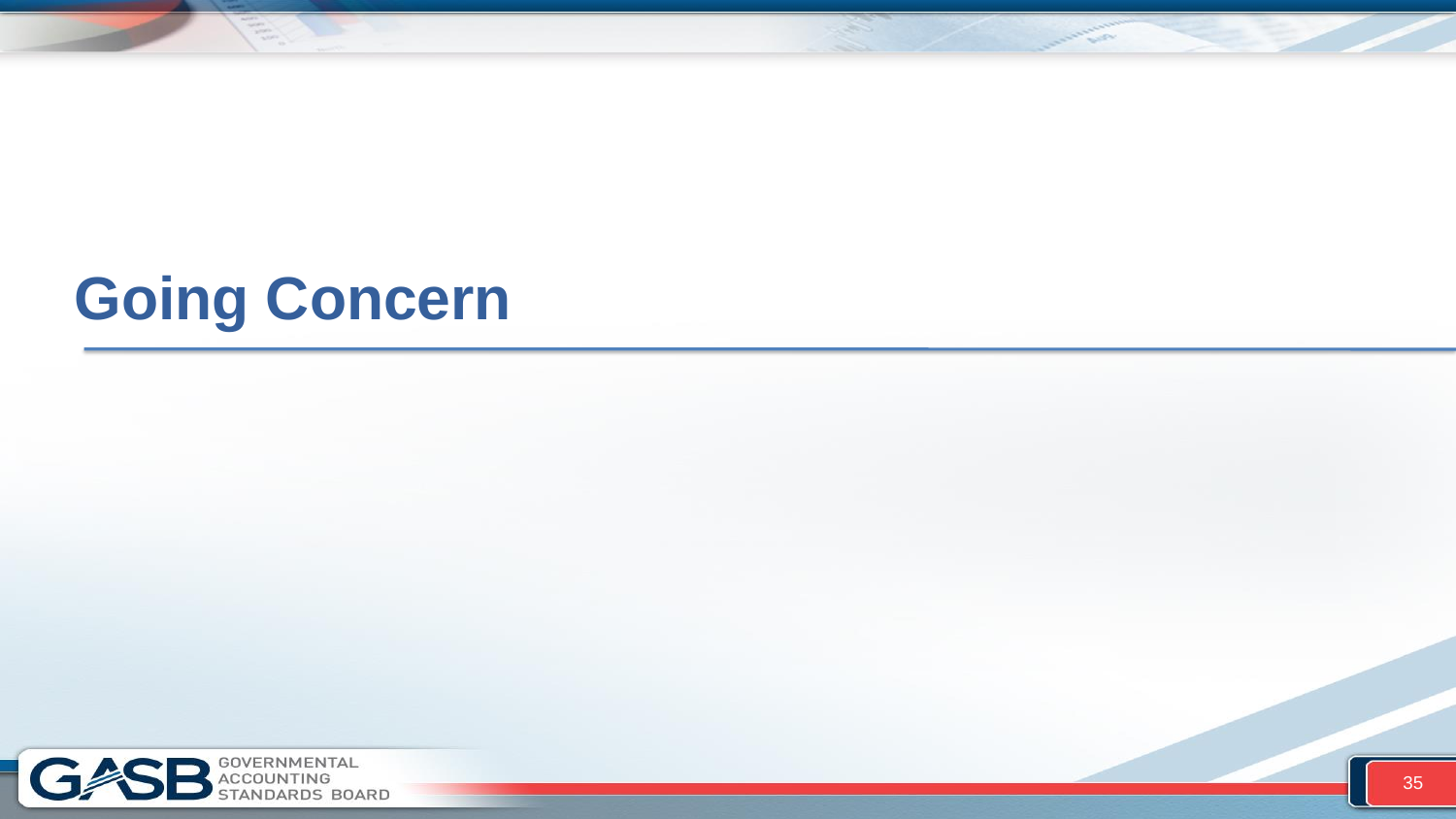### **Why Is the GASB Researching Going Concern Issues?**

- Current going concern guidance picked up generally "as is" from the auditing literature in Statement 56
- Governments generally do not go out of business
- Need early warning system (severe financial stress) before an entity is not considered to be a going concern has been identified, but solutions remain elusive

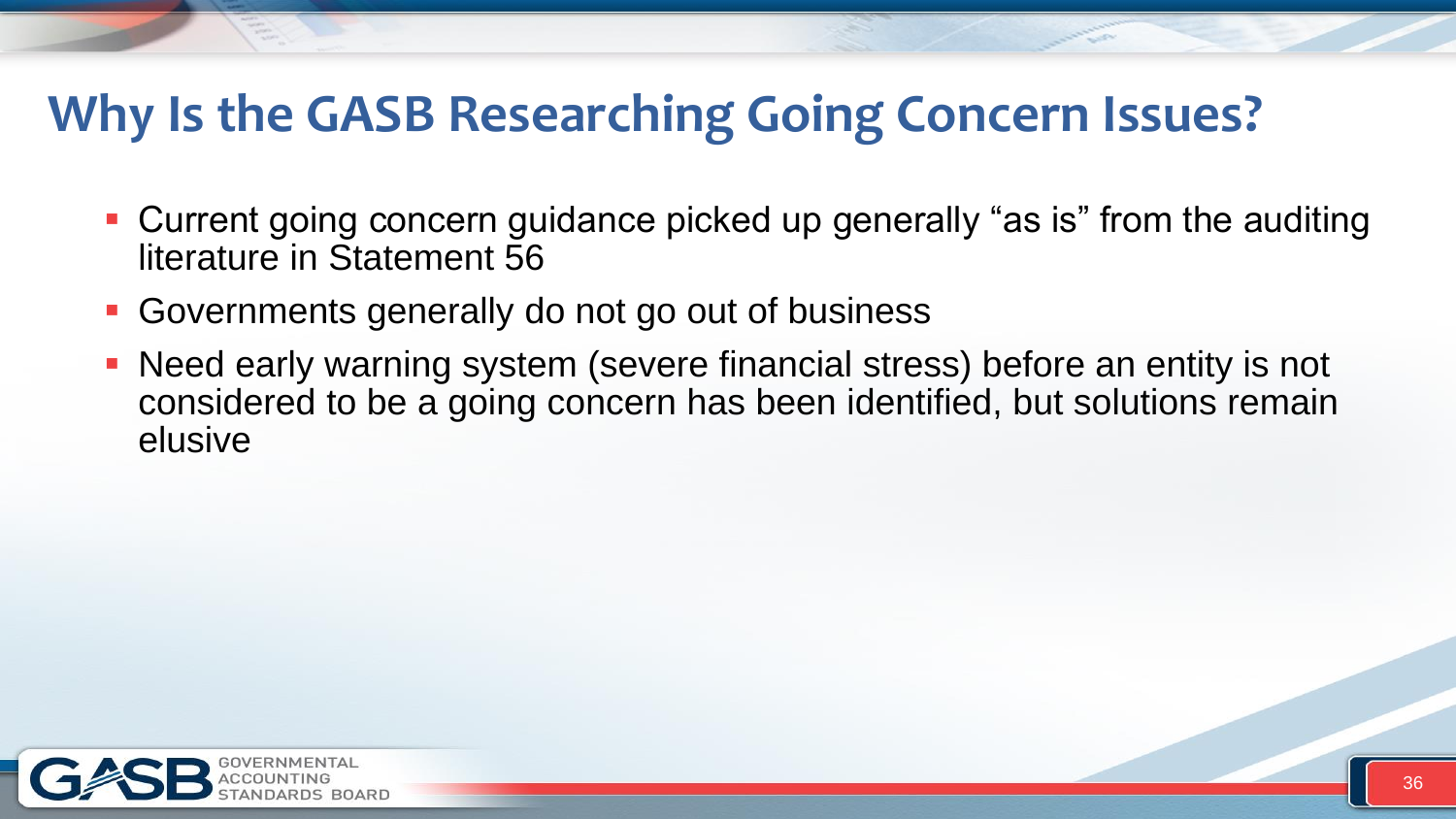### **What Is the Research Timetable?**

- **Research is expected to be completed by November 2017**
- **If there are viable paths forward the Board may consider adding a project to its** current technical agenda in December 2017